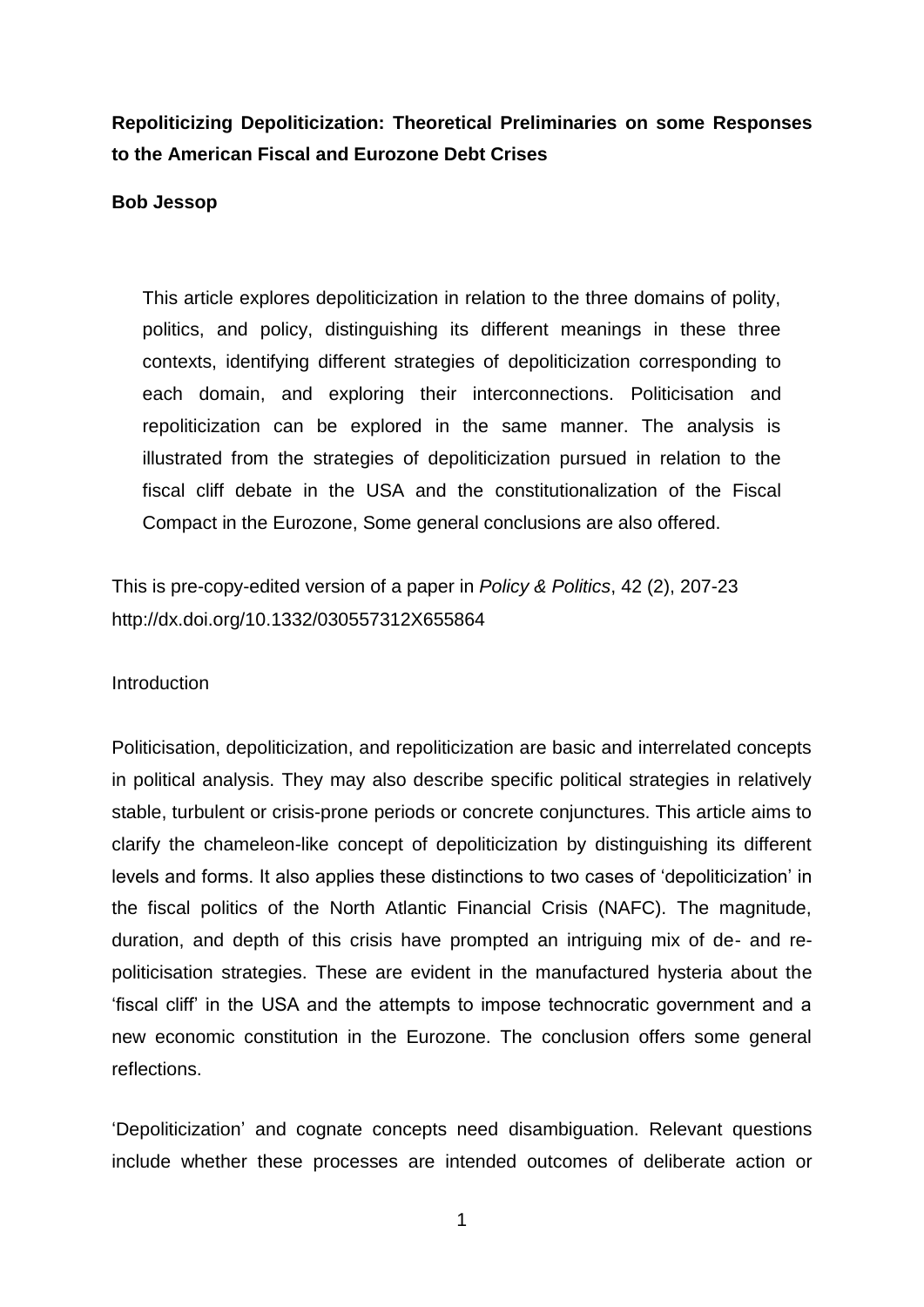unintended, possibly unacknowledged, effects of societal trends, other processes, or practices with other goals. Depoliticization is also a relational term: it demands specific reference points in past and present political space-time against which to establish its occurrence. This means that politics and, *a fortiori*, politicization are polyvalent, context-dependent concepts. As Kari Palonen notes:

There are no naturally political questions, but only questions that have been politicized. Issues arise only in response to moves or processes of politicization, and only when they are thematized as contingent and controversial topics. Each of them has its own different temporal layers and contextual indexes that indicate when, how, and where they have become politicized. We may always ask whether they still carry any kind of political weight in a current situation, or whether they have been devaluated in favor of more recently politicized questions (2005: 44).

Recognizing this polyvalence helps to avoid three theoretical and analytical pitfalls:

- (1) A *pan-politicism* that conflates politics and power, sees them everywhere, denies the specificity of the political field, and treats depoliticization as a mere change in the mode in which and/or site where [political] power operates. This can be avoided by specifying a referent for politics, e.g., open class conflict, political partisanship, issues falling within the authority of a territorial state, decisions made by those with official roles in a given political sphere, and so on.
- (2) A *sur-politicisme* (overly political interpretation of politics) that adopts a broad definition of politics, restricts the scope of its 'other(s)', and so limits the space for politicization. However, if one sees the demarcation between the political and non-political as meta-political, then re- and de-politicization can be defined as equivalent meta-political acts despite their substantive differences.
- (3) A *crypto-normativity* that treats one form of politics as genuine and others as inauthentic. Examples include the equation of politics with an antagonistic friend-enemy politics (Schmitt 1993), an agonistic politics of disagreement oriented to reaching and revising consensus on the common good (Rancière 2005, Mouffe 2000), a mode of freedom opposed to the state's police power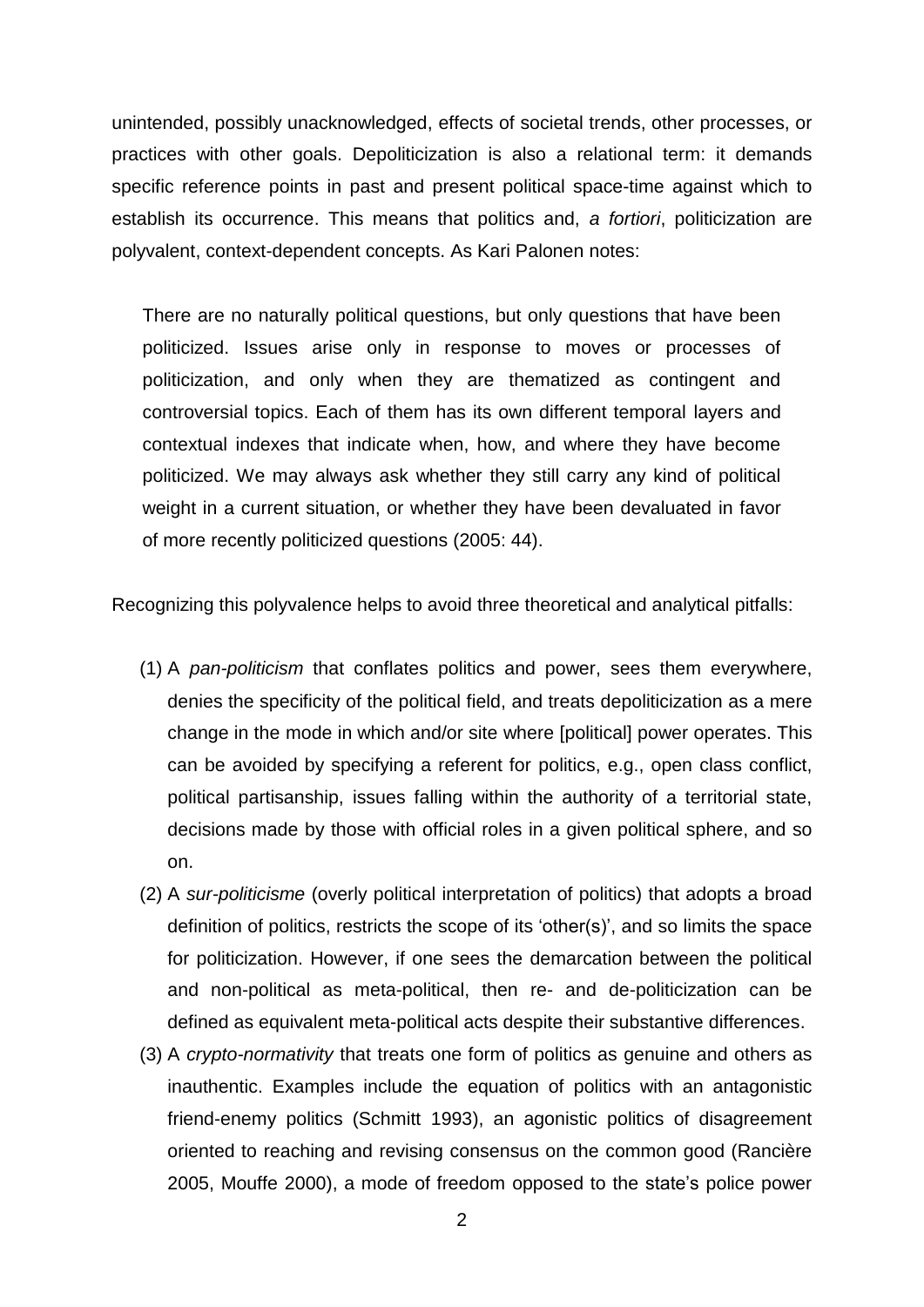(Arendt 1960, Castoriadis 1991), the technocratic administration of things (utilitarianism), and so on.

To move beyond these pitfalls one can build on the well-known distinction between polity, politics, and policy (e.g., Heidenheimer 1986, and, for global politics, Lipschutz 2005). This conceptual triplet can be read as highlighting the ontological depth of the political and, hence, different levels where depoliticization occurs; or, following Palonen (2000), as indicating changed meanings over centuries of the concept of the political. Choosing the first reading, I consider the entanglement of three levels of depoliticization. The constitution of the polity (constitutive politics) affects unevenly capacities to engage in politics (to influence, as Lasswell (1936) put it, 'who gets what when and how') and this in turn constrains the range of feasible policies (policymaking as an art of the possible). Yet some policies transform constitutive politics (witness the depoliticizing aim of neoliberal policies or the politicizing effects of the feminist claim that the personal is political) and reshape political practices (e.g., changing the balance of forces and stimulating new political claims and movements).

*Polity* (from the Greek *politeia*) is a spatial concept. It contrasts the sphere of society in which political activities occur with other, non-political spheres, such as religion, the economy, law, education, or science. Relevant spatial metaphors here include: sphere, domain, realm, field, area, arena, stage, scene, and site (Palonen 2000). 'Polity' covers the institutional architecture of the political field, including its boundaries and boundary-maintenance vis-à-vis non-political spheres, and the asymmetric effects of this architecture on political practice. Key issues include the institutional specificity of the polity (its disembedding from society and/or its particularization vis-à-vis other institutional orders), the separation of powers, the distinctiveness of political rationality and calculation, the structuring of the political field in normal states and exceptional regimes, differences among these regimes, and issues of scale (e.g., parish government vs global governance).

*Politics* refers to formally instituted, organized or informal practices that are directly oriented to, or otherwise shape, the exercise of state power. In contrast to the presumed relative stability of the polity as an instituted space, politics refers to dynamic, contingent activities that take time. They may occur within the formal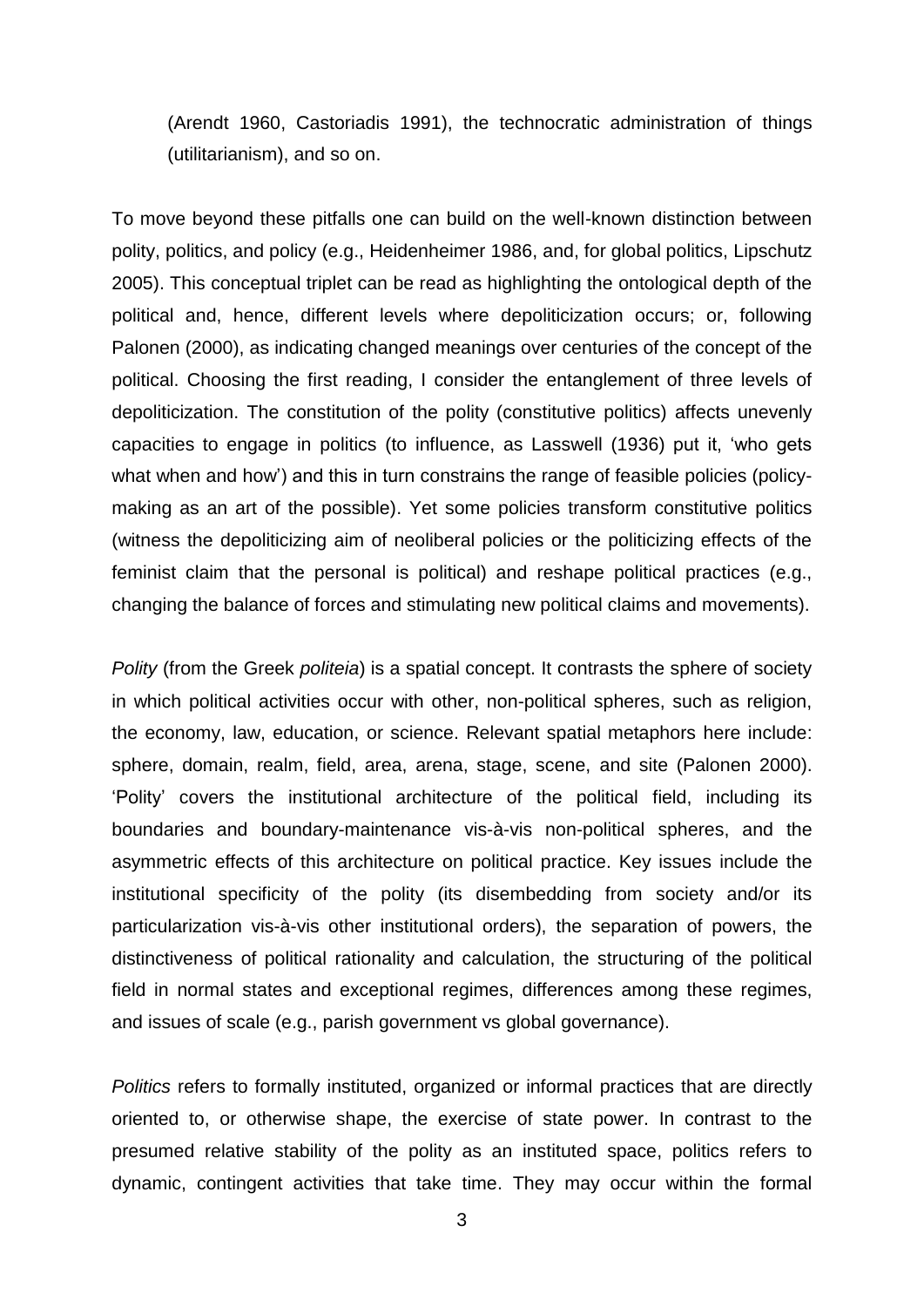political sphere, at its margins, or beyond it. Relevant political activities range from practices to transform the scope of the political sphere, define the state's nature and purposes, modify the institutional integration and operating unity of the state, exercise direct control over the use of state powers, influence the balance of forces inside the state, block or resist the exercise of state power from 'outside', or modify the wider balance of forces that shapes politics as the art of the possible. Key issues include the forces involved in different political activities, which issues get thematized as legitimate topics of state action and political mobilization, who defines the conditions for declaring a state of exception, and shifts in the political conjuncture.

*Policy* concerns the overall strategic line of the state, the changing responsibilities of branches and tiers of government, specific modes and fields of state intervention and non-intervention, the aims and content of particular decisions and non-decisions, and so on. All three Ps have institutional (structural) and practical (strategic) features that also interact (on the underlying approach that informs this analysis, see Jessop 2002, 2007). The following remarks explore re- and de-politicization at each level of analysis and their interactions. Table 1 summarizes these remarks.

#### *Depolitization and the Polity*

The identity of the polity involves material and discursive boundaries between the state *qua* institutional ensemble and other institutional orders or 'civil society'. At stake is the construction of the political sphere as the reference point for political projects and activities. The 'public-private' distinction is a key, socially constituted dividing line here but is also problematic (e.g., the claim that the personal is political). Polities are nonetheless articulated to other institutional orders, civil society, and informal social practices.

For example, from an institutionalist perspective, Mitchell proposes:

[t]he state should be addressed as an effect of detailed processes of spatial organization, temporal arrangement, functional specification, and supervision and surveillance, which create the appearance of a world fundamentally divided into state and society. The essence of modern politics is not policies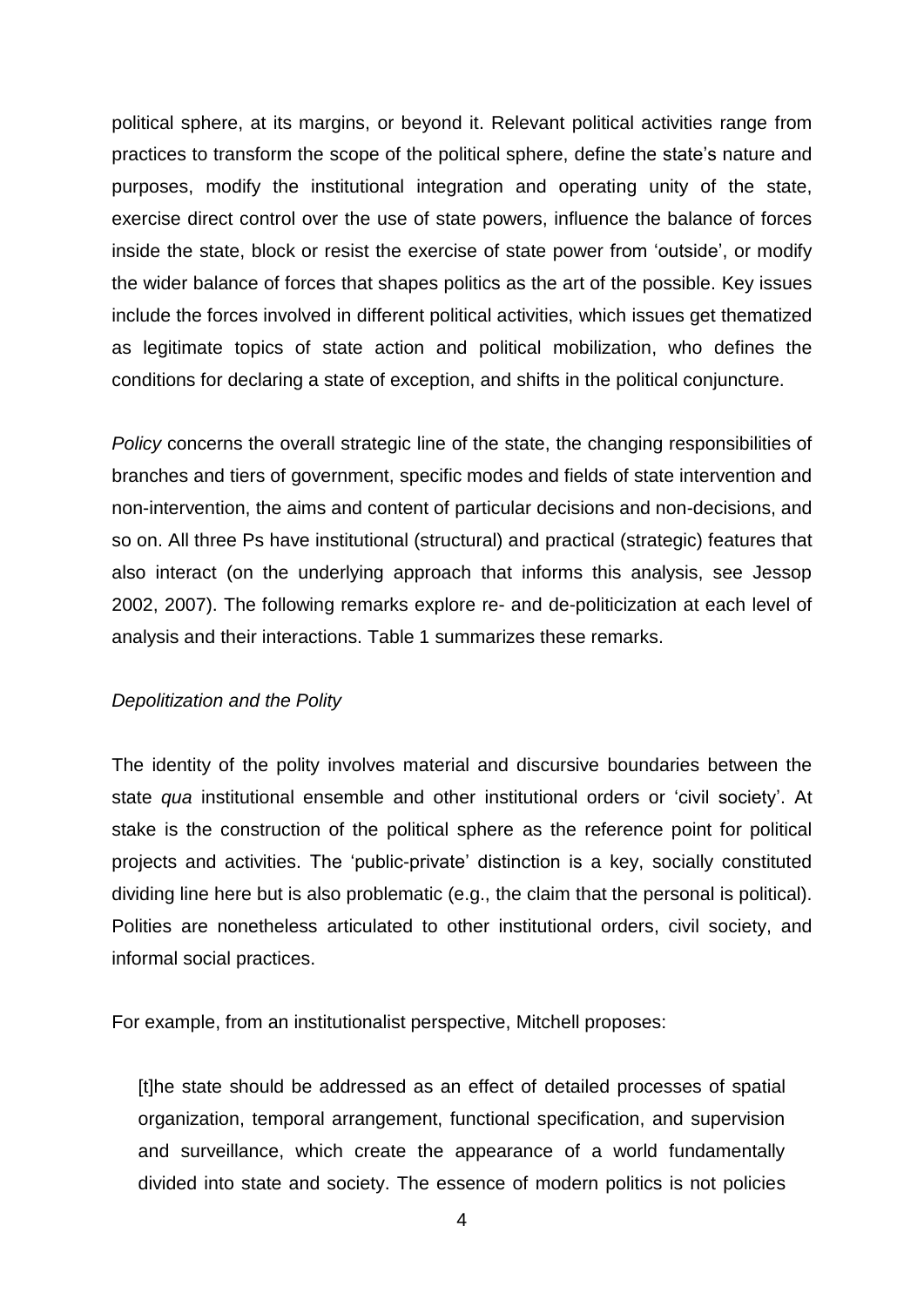formed on one side of this division being applied to or shaped by the other, but the producing and reproducing of this line of difference (1991: 95).

These processes also divide the globe into *different* states and societies, creating a segmented and stratified inter-state system in an emerging world society. This is more complicated than suggested by conventional accounts of the traditional Westphalian national territorial state. This is visible in the variable coincidence of different boundaries, borders or frontiers of action and the changing primacy of different scales of political action. This involves in turn various multi-spatial government and governance arrangements. It also invites reflection on whether the three Ps denote and connote the same in foreign, trans-, supra- or inter-national politics as they do in the sphere of domestic, internal politics.

Likewise, from a governmentality perspective, Foucault notes:

it is likely that if the state is what it is today, it is precisely thanks to this governmentality that is at the same time both external and internal to the state, since it is the tactics of government that allow the continual definition of what should or should not fall within the state's domain, what is public and what private, what is and what is not within the state's competence, and so on. So, if you like, the survival and limits of the state should be understood on the basis of the general tactics of governmentality (2008: 109).

This poses important issues of statecraft understood not just as the exercise of sovereign power (its conventional referent) but as the complex art of 'governance of governance' within and beyond the (changing) formal boundaries of the state. Foucauldian scholars study problem-definition, power asymmetries, domination and the political effects of specific modes of calculation, institutional assemblages, and social practices. A key aspect of governmentality is how it (re-)defines some issues as private, technical or managerial, removing them from overtly political decisionmaking and contentious politics (Miller and Rose 2008). Repoliticization could also be seen in terms of governmentality.

Lastly, from his distinctive Marxist perspective, Gramsci remarked that: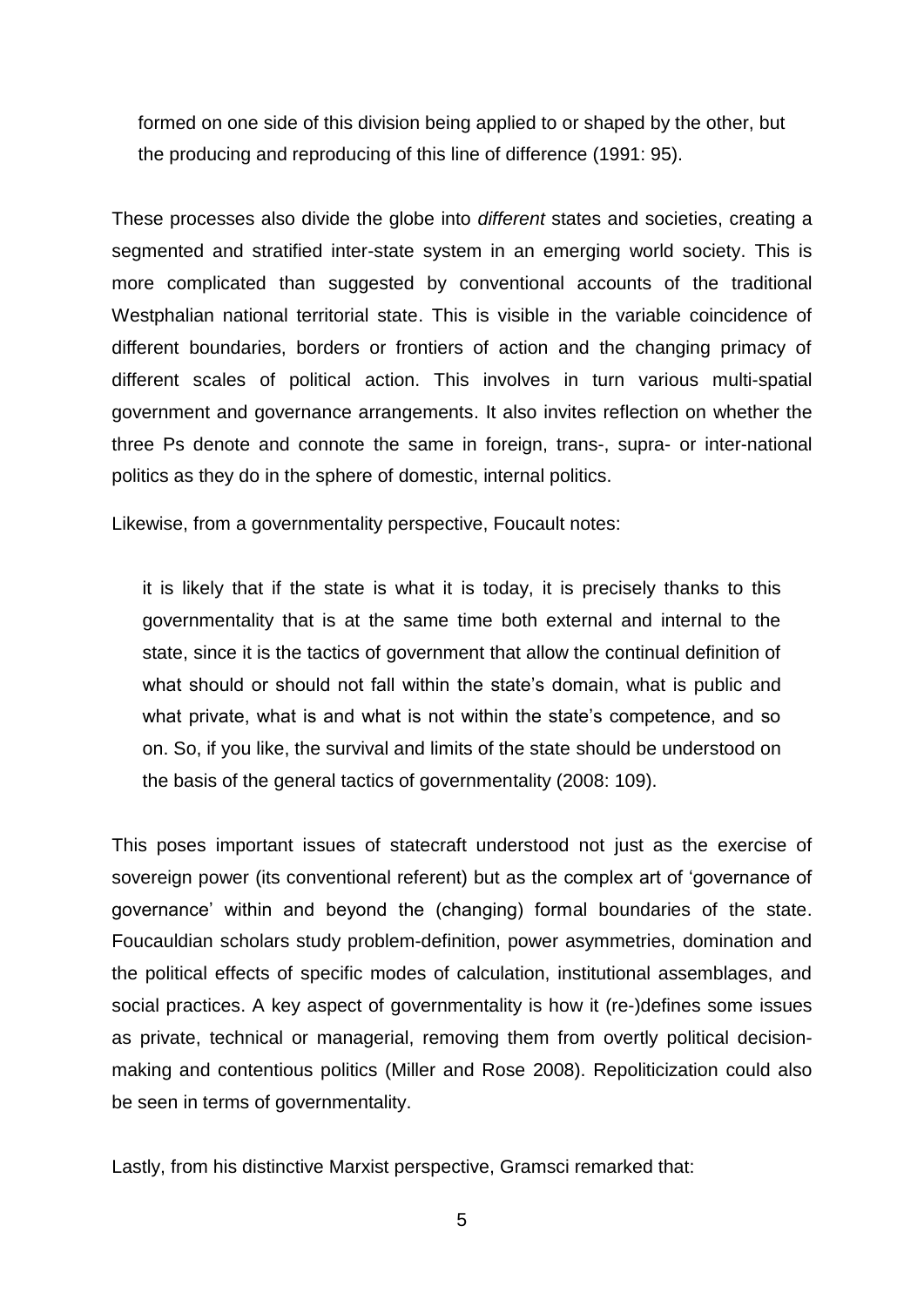the general notion of the State includes elements which need to be referred back to the notion of civil society (in the sense that one might say that the State = 'political society + civil society', in other words, hegemony armoured with coercion') (1971: 263).

Gramsci studied the state as a complex social relation that articulates state *and nonstate* institutions and practices around particular economic, political, and societal projects and strategies. He emphasized the centrality of private institutions, organizations, and movements in state power, the formation of political alliances, and disorganization of subaltern forces. 'Civil society', a domain of ostensibly 'private' associations, was an integral part of the state and, *a fortiori*, of politics and policy. This insight has been extended to 'global civil society' and its role as a vector of de- and re-politicization in global governance practices such as development aid.

Combining Foucauldian and Gramscian perspectives, and mindful of Mitchell's remark that the essence of modern politics is the reproduction of the inherently flexible boundary between state and society, I suggest that 'the state in its inclusive sense' can be defined as 'government + governance in the shadow of hierarchy'. Thus the exercise of state power involves both state capacities unique to the state (e.g., its constitutionalized monopoly of organized coercion, tax powers, and legal sovereignty); and modes of governance or governmentalization that operate beyond the state. Government and governance are often linked through contested practices of collibration, i.e., the rebalancing of forms of governance both within and beyond the state. Such practices involve not only specific political and/or policy outcomes in particular political and policy fields but also their broader effects on state capacities. They modify the available mix of government and governance techniques and change the balance of forces. Those engaged in metagovernance may redraw the inherited public-private divide, alter the forms of interpenetration between the political system and other functional systems, and modify the relations between these systems and civil society in the light of their (perceived) impact on state capacities. While collibration is one of the state's main meta-political activities, an activity where it has a privileged strategic position, it is often hotly contested because of competing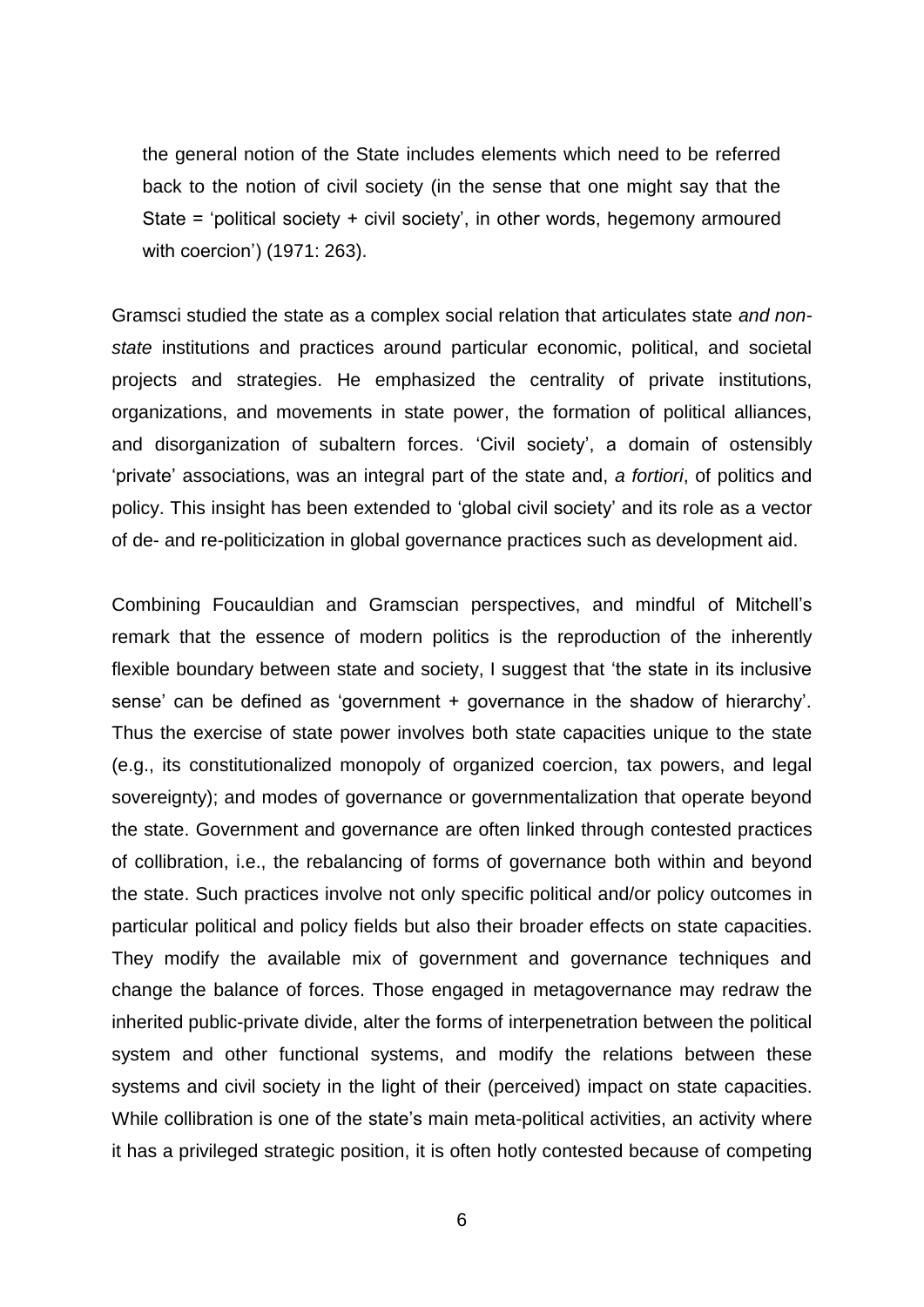meta-governance projects. And, as neoliberalism indicates, these projects can originate outside the state, even if state action is needed to realize them.

For the polity, then, a key aspect of re- and de-politicization is the redrawing of the 'lines of difference' between the political and one or more ostensibly non-political spheres – whether the latter are defined as an unmarked residuum in terms of their location *outside* the political sphere (e.g., state vs society, public vs private) or as marked spheres with their own institutional order, operational logics, subjects, and practices (e.g., the religious, economic, legal, educational, or scientific fields). Thus politicization extends the frontiers of the polity (penetrating or colonizing the nonpolitical as an unmarked sphere or one or more marked spheres and subordinating it/them to political factors, interests, values, and forces), depoliticization rolls these frontiers back, and repoliticization reintegrates depoliticized spheres into the political.

For terminological clarity, in line with the three Ps, we can describe these processes in terms of *politization*. This involves constructing a division between the political and non-political spheres and locating social relations and/or sets of social issues on one or another side of this divide. This creates space for various kinds of depolitization, e.g., sacralization, marketization, juridification, scientization (expertise) or, in Foucauldian terms, governmentalization and self-responsibilization through disciplinary or governmental practices. However, as Mitchell, Foucault, and Gramsci, in their different ways, emphasize, this dividing line is not natural, even if it is sometimes taken-for-granted: it must be policed and can be repoliticized. Thus depolitization would backfire if it provokes controversies and contention about the demarcation of the political and non-political spheres and what properly belongs on the unmarked side or in a given, positively demarcated, non-political sphere.

A secondary aspect of depolitization is the reorganization of the division of political labour within the polity. This can occur through institutional differentiation, dedifferentiation, adding new tiers or scales, or moving particular topics across its branches and departments. The 'normal' forms of politics vary across branches of government: for example, partisan and adversarial politics in legislatures, concern with the 'national interest'  $-$  if only as a legitimation  $-$  in the political executive, rational-legal administration in bureaucracies, formal legal reasoning in courts, and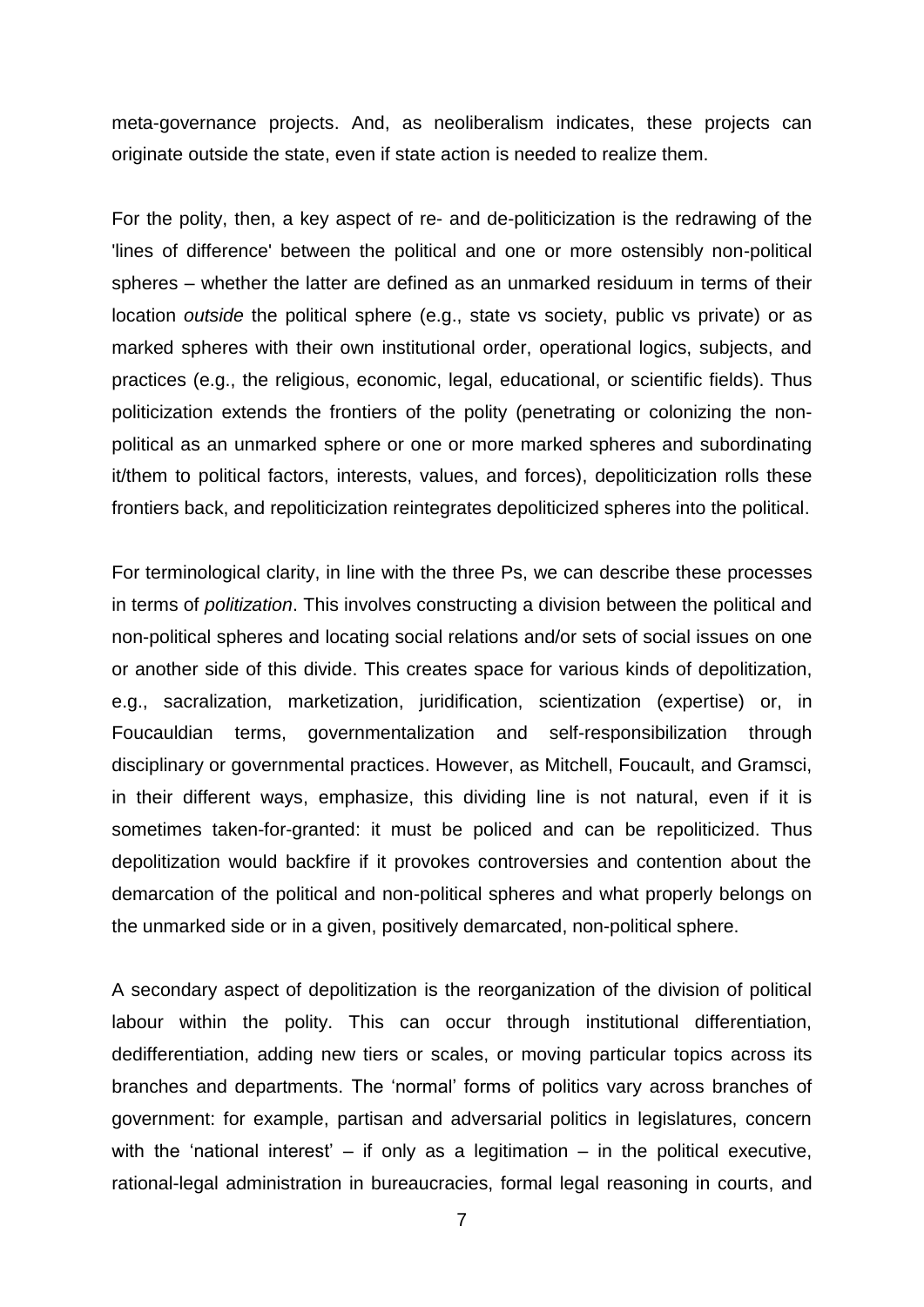constitutional interpretation in supreme courts. The resulting checks and balances and countervailing powers may contribute to depoliticalization by setting limits to politics as the art of the possible and/or introducing frictions and delays into the political process when major changes are sought. These very checks and balances can also be means of overt or covert politicalization. This can occur when administrative or judicial offices or key positions on quangos are allocated through a spoils system or, again, when bureaucrats do not act as good, Weberian officials *sine ira et studio* (without anger or enthusiasm) but have their own personal, partisan, or sectional political agendas (Peters and Pierre 2004). Likewise, for regulators, the co-production of regulation with input from the regulated can create regulatory capture or willing submission to sectors that might offer lucrative future employment.

More generally, moving issues across branches can change the form of politics, involving both de- and re-politicization, diminishing the significance of the prior form and boosting the importance of the stakes and practices associated with the branch to which deliberative and/or decision-making powers are transferred. Jumping scale can also produce politicization if it removes issues from a contentious to noncontentious arena or, at least, one where the stakes and balance of forces are different. Overall, this secondary aspect, in its various guises, sometimes involves politization of previously non-political spheres (e.g., education, gender relations, science), sometimes re-allocates political responsibilities across government branches, and sometimes shifts their scale (e.g., from local to national to trans- or supra-national). Adjusting the polity's variable geometry need not modify the forms of politics but may simply alter its forms, terrains, or temporal horizons.

A key issue here is the territorialization of political power. If statehood is defined in part in territorial terms (as many traditional state theories claim), then depoliticization can refer to destatization *and*/*or* depolitization. The former removes issues from the purview of a territorial state – whether in the guise of electoral politics, legislative deliberation, executive decision, bureaucratic administration, or judicial determination – and moves them into an ill-defined political sphere where 'stakeholders' or 'social partners' deliberate and negotiate about societal steering in areas of mutual interest. This preserves a space for 'politics without (official) policy-making'. Destatization is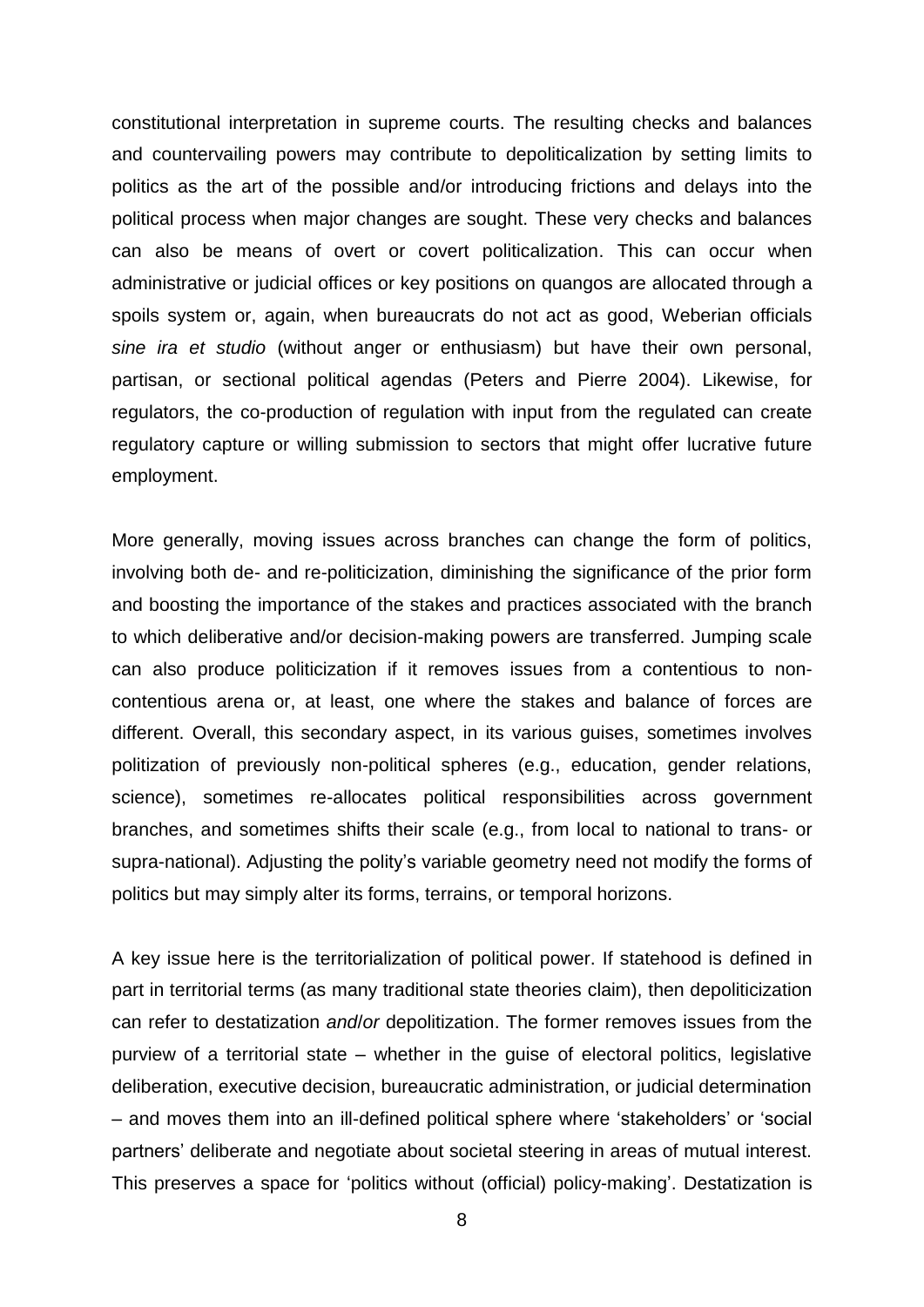also described as a movement from government to governance. This trend may reflect demands by social forces dissatisfied with state and market failure and/or initiatives by state managers to supplement or replace more traditional forms of topdown government to better serve relevant 'publics'. In this sense, governance straddles the conventional public-private divide and may involve 'tangled hierarchies', parallel power networks, or other linkages across tiers of government and/or functional domains. However, just as markets and the state fail in their own ways, governance networks have their forms of failure. This opens space for the reentry of the state as a political subject charged with meta-governance responsibilities. However meta-governance is also failure-prone, thanks to the 'wicked complexity' of some governance problems and the inevitable triple politicization of the state qua institutionally-mediated material condensation of a shifting balance of forces (Meuleman 2008; Jessop 2011).

#### *Depoliticalization and Politics*

If *politics* refers to formally instituted, organized or informal practices that are directly oriented to, or otherwise shape, the exercise of state power, then politicization refers to the thematization of some issues as appropriate topics for state action. In general terms, politics refers to the forms, aims, and objects of political practice. It includes contention over the institutional architecture of the state and political sphere and struggles at a distance from the state that modify political calculation and/or views on the nature and purposes of state power. Important here is Poulantzas's point that the state's particular functions – techno-economic, narrowly political (i.e., concerned with reproducing the state apparatus and its institutional unity), and ideological or ethicopolitical – are all exercised in the light of its general task to maintain social cohesion in a class- and otherwise-divided society (Poulantzas 1973). Depoliticization in all three senses is crucial to these efforts to maintain social cohesion.

For clarity, we could refer to depoliticization in regard to politics as *depoliticalization*. However, whereas the polity provides a rather static, spatial referent, politics is an inherently dynamic, open-ended, and heterogeneous ensemble of political practices. Thus depoliticalization has several meanings. Relevant issues concern: (1) the forms and stakes of normal and/or exceptional politics; (2) the thematization of issues as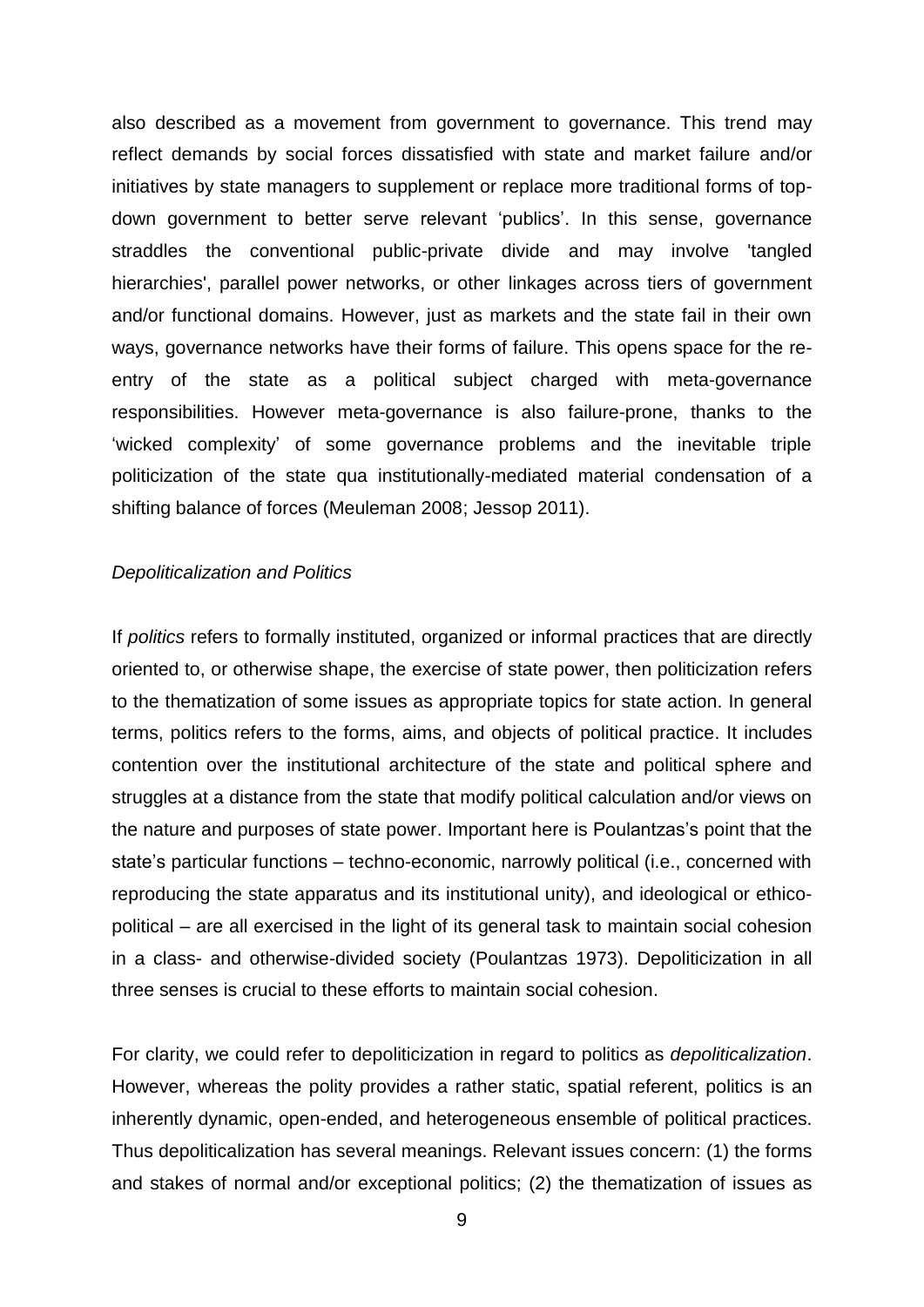controversial, negotiable, or consensual; (3) the subjective identity as well as material and ideal interests of political agents; (4) their location within, on the margins of, or at a distance from the state's institutional architecture; and (5) their positioning relative to the front- or back-stage of the political scene. Because space constraints prohibit an extended list of relevant dimensions of depoliticalization, I will provide five different examples.

First, if one regarded class interests as the key stake in politics, an important mode of depoliticalization would maintaining the separation between an economy subordinate to the logic of profit-oriented, market-mediated accumulation and a political sphere that makes decisions about the national or national-popular interest. For this dethematizes antagonistic class interests and disorganizes class forces in favour of negotiable interests rooted in economic-corporate or non-class interests. This requires, as Marx noted for an earlier period, a specific compromise. Subaltern classes should not advance from political to social emancipation; conversely, the dominant classes should not seek to return to the political *status quo ante* by restoring the Ancien Régime but be content that their social power has been restored (1978: 77). More generally, stable liberal bourgeois democratic politics depends on the self-limitation of what political forces thematize as political. If this institutionalized, depoliticalizing social compromise breaks down, there is the legal or factual possibility of declaring a state of economic or political emergency, suspending the rule of law, and limiting the forms, forums, spaces, and methods for expressing political resistance. In these conditions, the alleged demands of national security and/or economic recovery take precedence over 'normal' democratic politics. For national security, this can take a police-military form (military dictatorship), one-party rule (e.g., fascism), a government of national unity (suspending normal party politics), or multi-party support for emergency measures taken by the incumbent government. For economic crisis, we observe governments of national unity, rule by 'technocrats' (e.g., Spain and Greece in the Eurozone debt crisis), and externallyimposed economic, financial, and fiscal measures as the *quid pro quo* for outside assistance.

States of emergency also provide cover for open or covert action to weaken various political forces that oppose *crisis*-*induced* or, at least, *crisis*-*legitimated* policies. In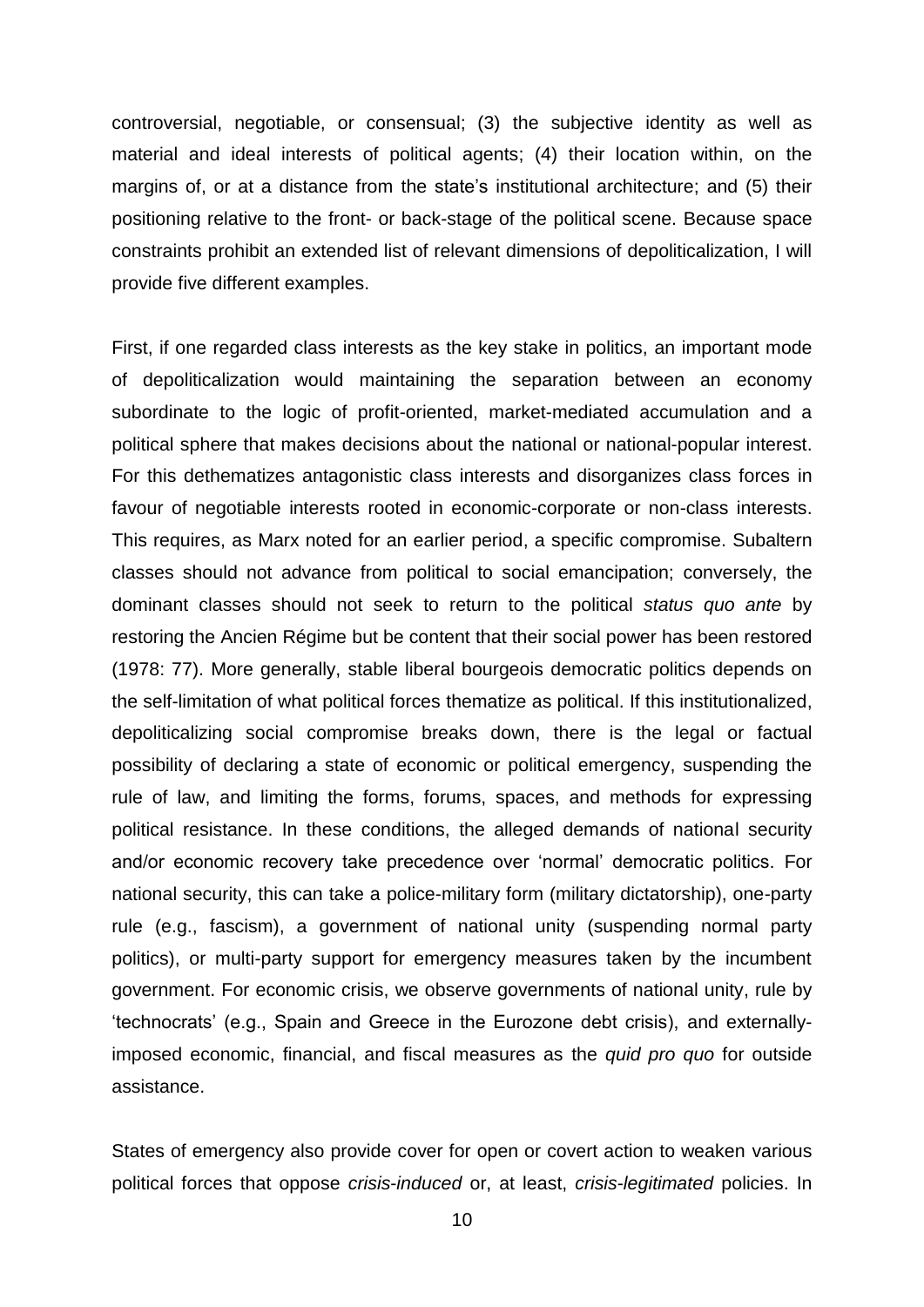addition to the recent neoliberal exploitation of crisis to cut entitlements (rather than, say, defense expenditure), this opportunity was taken in the handling of the Occupy Wall Street movement and its offshoots elsewhere, where measures were taken to delegitimate it, treat it as a terrorist organization, arrest its leaders, disrupt its activities, and block supportive media coverage. Notwithstanding such treatment, Occupy succeeded in politicizing the management of the financial crisis and popularizing the issue of growing inequality around the populist slogan of the 99% against the one per cent (for analysis of the Occupy movement and its role as a 'constituent moment' in US politics, see Tarrow 2011, Chomsky 2012, Gitlin 2012).

Second, and relatedly, the self-limitation of democratic politics can also be secured through constitutional law, which depoliticalizes the economic, political and social interests that were dominant at the inevitably highly politicized conjuncture in which a constitution is established and also consolidates this material condensation of the balance of forces by requiring special procedures to alter the now depoliticalized constitution. The separation of powers and guarantees of fundamental political, economic, and social rights contribute to this depoliticalization and, once the constitution has been taken-for-granted, it is hard to contest the strategic biases inscribed in this separation and in the specific content of fundamental rights. This is seen in the granting of significant autonomy to central banks to set interest-rate and exchange-rate policy within market constraints (mediated via forecasting based on neoclassical models, bond markets, credit-rating agencies, and so on) rather than being subject to overtly political pressures, whether from government, parties, social partners, or social movements. Analogously, a 'new constitutionalism' (Gill 1995) is creating super-protection for capital as neoliberalism is rolled out globally. This is seen in the re-scaling of quasi-constitutional protections for capitalist enterprises and their activities to the international level (removing them from the more contentious field of national politics) and the allocation of adjudication over disputes (including with states) to private tribunals, experts, lawyers, and other ostensibly non-political forums and/or figures.

Third, more modestly but sometimes as effectively, when the goal is to depoliticalize a political issue, state managers or other political agents may seek information, policy recommendations, or even decisions from ostensibly non-political figures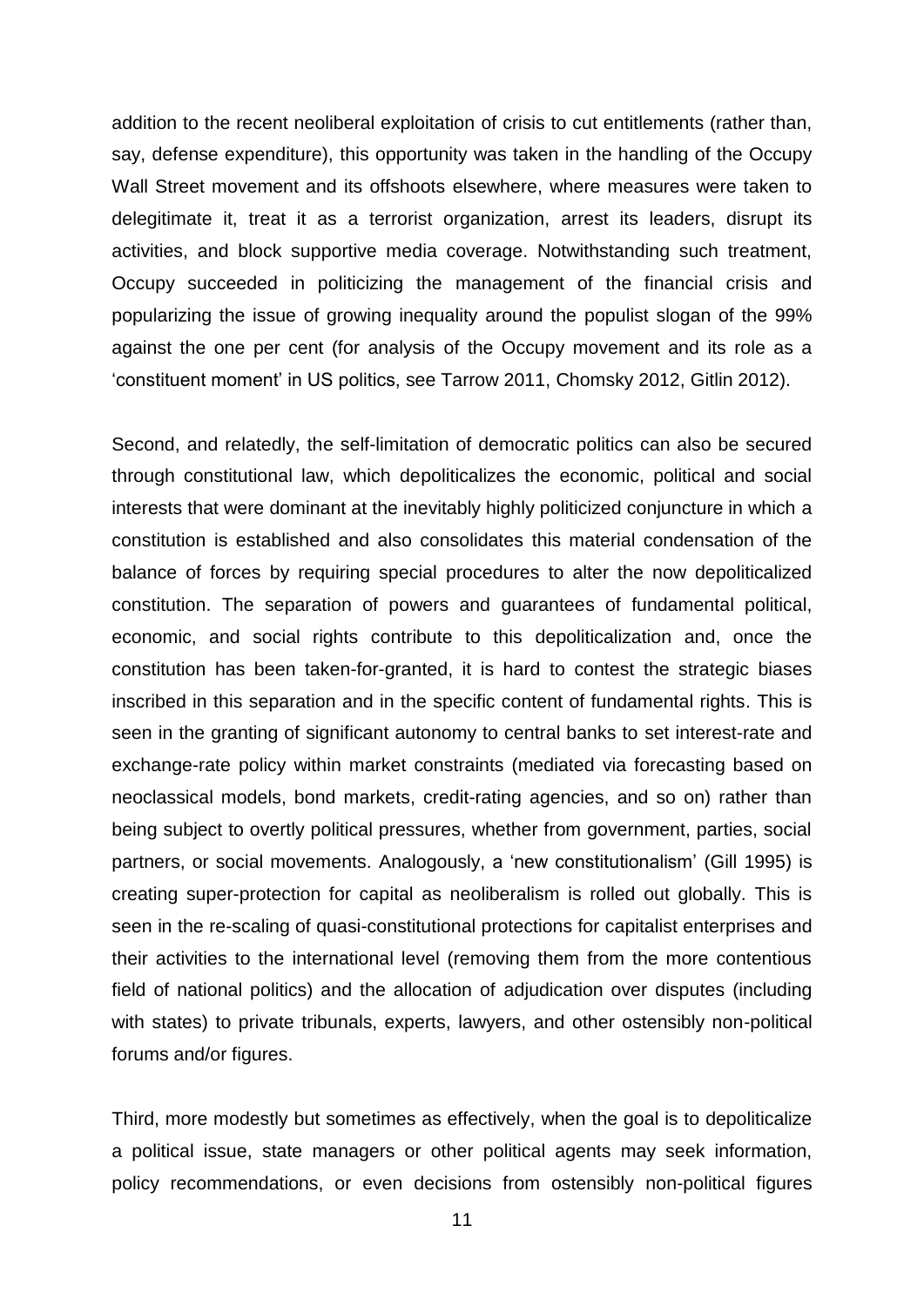(recruited from 'civil society'), retired politicians, elder statesmen and stateswomen, technocrats, allegedly bi- or multi-partisan commissions, or quasi-non-governmental organizations. Whether or not figures are considered 'above politics' depends, of course, on whether or not the politics-non-politics divide is accepted. One benefit of this tactic is that it can create cooling-off periods for controversial decisions. This is why the role of commissions of inquiry is sometimes described as taking minutes and lasting years. Corporatist arrangements may also serve to depoliticalize issues. They were often introduced to address long-term economic and social issues where complex, reciprocal interdependence requires long-term cooperation – thereby placing the relevant policy areas outside the short-term time horizons of electoral cycles and parliamentary in-fighting in the expectation (whether cognitive or normative) that the organizations involved (or at least their leaders) would act in 'non-political' ways to implement policies in the 'national interest' (e.g., wage restraint in the case of tripartite bodies). And, most recently, public-private partnership arrangements have been established to deliver policies in an efficient, effective, and economical manner (e.g., private health trusts, or charter schools as a case of public-private partnerships) and ostensibly (but not genuinely) free from state interference.

Fourth, depoliticalization can be fostered through governmentalization, i.e., creating the conditions for technocratic decision-making and/or the self-responsibilization of individuals, groups, organizations, or whole 'stakeholder groups' through adoption of specific technologies of government that rely on scientific expertise, consultants, expert systems, algorithms, metrology, ratings, bench-marking, contingent rewards for approved behaviour, and so on (on expertise, see Fischer 2009; on metrology, Barry 2002; on credit rating agencies, Sinclair 2005; on governmentalization, Miller and Rose 2008). These techniques are sometimes justified in terms of reducing government overload but they also have affinities with the neoliberal project of a lean state, which depends on flanking and supporting mechanisms to smooth the political sting of austerity politics (on the rollback, rollout, and blowback phases of neoliberalism, see Peck 2010). This approach can be read as a form of 'passive revolution': a process of transformation, absorption, and incorporation that translates contentious issues into bureaucratic or technical questions (Gramsci 1971: 115, 291). It aims to enhance the efficiencies of economic, political, and social domination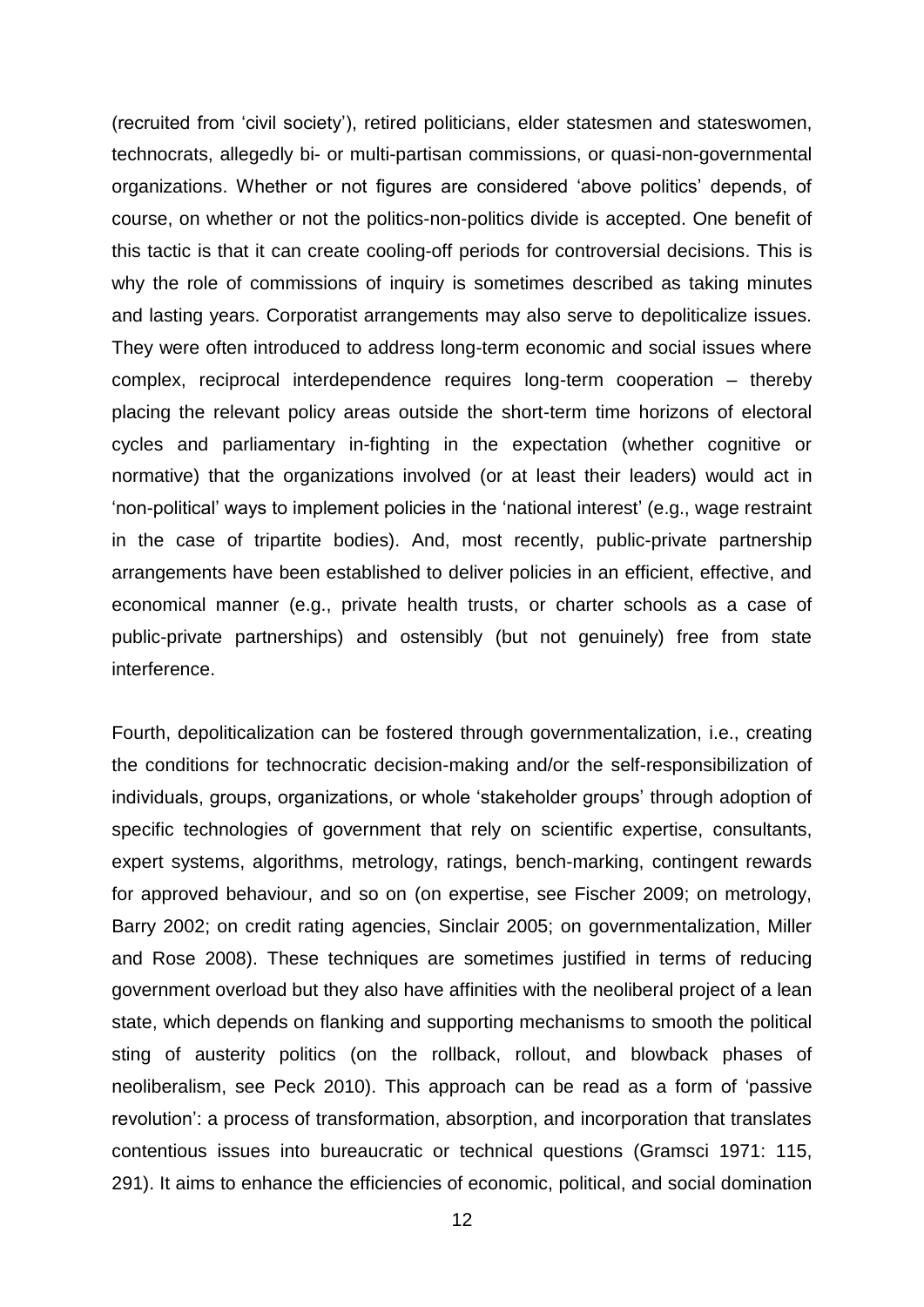via micro-management that penetrates the pores of an increasingly complex and intransparent social formation. It may also turn potential sources of resistance or obstruction into self-responsibilized agents of their own subordination. Although they would reject the Gramscian gloss given to these practices, Anglo-Foucauldian scholars and those interested in social studies of science have provided many examples (cf. Barry 2002; Miller and Rose 2008).

Fifth, following Husserl and Heidegger, we can refer to 'sedimentation' as a more semantic mode of depoliticalization that also applies to policies. This covers all forms of routinization that lead to a forgetting of the contested origins of political discourses, structures and processes. This gives them the form and appearance of objective facts of life. Building on this phenomenological claim, two critical discourse analysts have posited a cyclical logic that moves from politicization to sedimentation (depoliticization) to repoliticization as the contested origins of the taken-for-granted are exposed and a new round of contestation begins. Seen thus, repoliticization is a form of politicalization that refers to all forms of challenge to such objectivation, aiming to denaturalize the semiotic and material (extra-semiotic) features of what has become sedimented. Sedimentation and depoliticization are not confined to a specific 'political' domain (separate from others, however differentiated); they are contingent aspects of all forms of social life (Glynos and Howarth 2007). This thesis risks a latent pan-politicism avoidable only by stressing the discontinuous rhythms of alternating phases of sedimentation and (re-)politicization. This would highlight the shifting frontiers of the polity, the sedimentation and repoliticization of various features of the social world as accepted facts of life or as ripe for political action, and, analogously, as suitable subjects of active policy making rather than policy inertia.

**Level** 

#### **POLITY**

A distinct site of specific (political) relations and actic

## **POLITIC**

A comple ensemble continge contestal contentio political practices

**POLITIC** 

continue

**POLICY**

A specifi mode of political action, mediated state and governar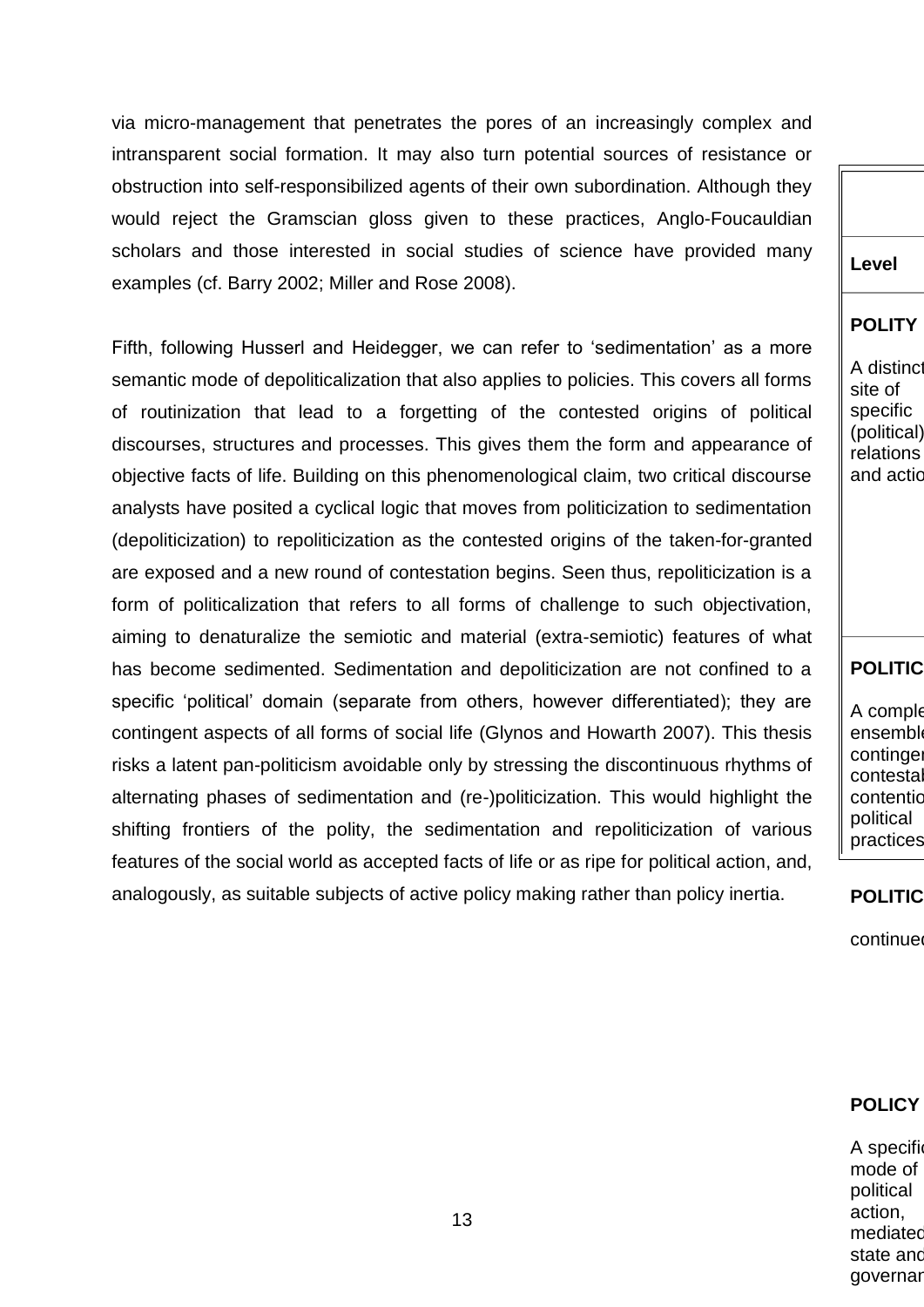| Table 1. Modes of De- and Re-Politicization                                                                         |                                                                                                                                                                                        |                                                                                                                                                                                                                                                                                                                                                                           |                                                                                                                                                                                                                                                                                                                                                                                                                                 |                                                                                                                                                                                                                                                                                                                                                                                                                                       |  |  |  |  |
|---------------------------------------------------------------------------------------------------------------------|----------------------------------------------------------------------------------------------------------------------------------------------------------------------------------------|---------------------------------------------------------------------------------------------------------------------------------------------------------------------------------------------------------------------------------------------------------------------------------------------------------------------------------------------------------------------------|---------------------------------------------------------------------------------------------------------------------------------------------------------------------------------------------------------------------------------------------------------------------------------------------------------------------------------------------------------------------------------------------------------------------------------|---------------------------------------------------------------------------------------------------------------------------------------------------------------------------------------------------------------------------------------------------------------------------------------------------------------------------------------------------------------------------------------------------------------------------------------|--|--|--|--|
| Level                                                                                                               | <b>Key Process</b>                                                                                                                                                                     | <b>Some Different Modes</b>                                                                                                                                                                                                                                                                                                                                               | <b>Structural Paradoxes</b>                                                                                                                                                                                                                                                                                                                                                                                                     | <b>Strategic Paradoxes</b>                                                                                                                                                                                                                                                                                                                                                                                                            |  |  |  |  |
| <b>POLITY</b><br>A distinct<br>site of<br>specific<br>(political)<br>relations<br>and action                        | Politization<br>and cognates<br>Institutional<br>separation and<br>articulation<br>Different forms<br>of political<br>inclusion and<br>exclusion<br>Structuring the<br>world of states | Primary mode: drawing<br>and redrawing lines of<br>demarcation between the<br>polity and its other(s)<br>Secondary: relocating<br>functions and tasks in a<br>given polity (e.g., forum<br>shifting, rescaling, de- and<br>reterritorialization) to alter<br>the forms and stakes of<br>politics together with their<br>structurally-inscribed<br>strategic selectivities | The always contingent<br>separation of the political from<br>non-political sphere implies there<br>are constitutive outside(s)<br>(unmarked or marked) as a<br>precondition of political practice<br>The political sphere is never<br>completely closed because<br>political struggles overflow its<br>boundaries and because its<br>operations are materially<br>interdependent with those of<br>various non-political spheres | Self-limitation on redrawing lines<br>of demarcation and redesigning<br>the political sphere occurs via<br>(temporarily depoliticalized)<br>constitutions that paradoxically<br>provide for their own suspension<br>or transformation.<br>Key strategic questions: who has<br>the right to declare a state of<br>emergency; and which forces, if<br>any, have the power to demand,<br>resist, or block the exercise of<br>this right? |  |  |  |  |
| <b>POLITICS</b><br>A complex<br>ensemble of<br>contingent,<br>contestable,<br>contentious<br>political<br>practices | Politicalization<br>and cognates<br>Front vs back-<br>stage of the<br>political scene                                                                                                  | Primary mode: defining<br>some problems or issues<br>as proper, others as<br>improper, themes of<br>political mobilization. NB:<br>identifying and naming<br>them is itself a political act                                                                                                                                                                               | Politics depends on separation<br>between front and back-stages<br>of politics. This enables<br>movement between open and<br>covert political action as one<br>form of re- and de-politicalization                                                                                                                                                                                                                              | Mutual self-restraint as a<br>precondition for an agonistic<br>politics versus contingent<br>political benefits of<br>controversialization, polarization,<br>partisanship, theatricality, etc.                                                                                                                                                                                                                                        |  |  |  |  |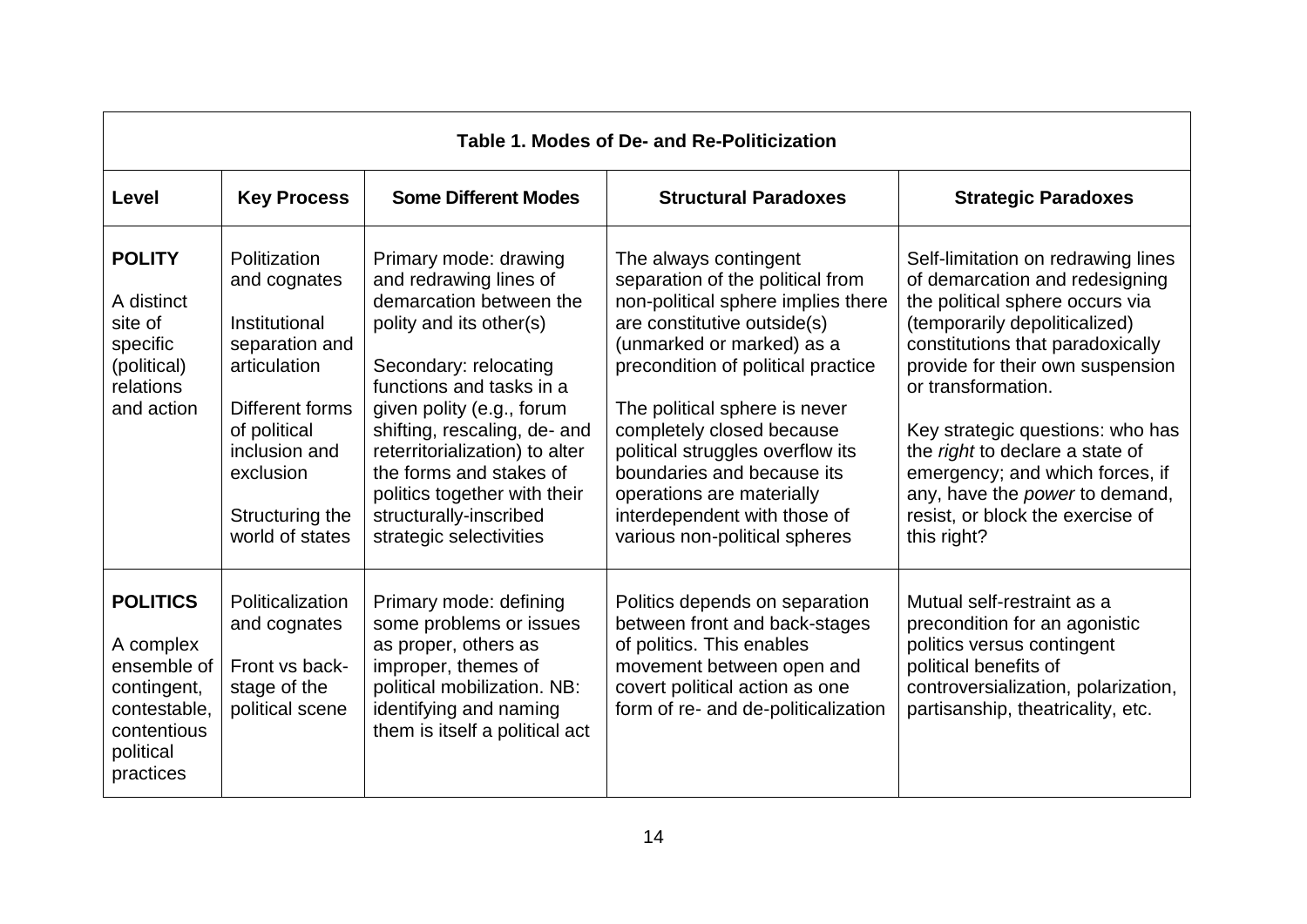| <b>POLITICS</b><br>Continued                                                                             | Altering forms<br>and modes of<br>political action<br>and/or political<br>lexicon and<br>semantics                                                                                                                                       | Secondary modes: wide<br>range of ways to steer<br>inherently open-ended,<br>contingent subjects and<br>objects of antagonistic<br>and/or agonistic politics                                                                                                                                                                                                                                                        | Political forces cannot deal with<br>all conceivable political issues in<br>same place-time: issues must be<br>allocated to diverse political<br>spaces with different capacities<br>and/or prioritized and<br>sequenced. Intended or not, this<br>is an inherently political process.                                                                                                                                                               | Oriented to the impossible<br>reconciliation of particular<br>interests with the general<br>interest: this depends on<br>hegemonic practices that<br>necessarily exclude some<br>particular interests and that are<br>open to contention                                                                                                                                                                                                                                                                                                |
|----------------------------------------------------------------------------------------------------------|------------------------------------------------------------------------------------------------------------------------------------------------------------------------------------------------------------------------------------------|---------------------------------------------------------------------------------------------------------------------------------------------------------------------------------------------------------------------------------------------------------------------------------------------------------------------------------------------------------------------------------------------------------------------|------------------------------------------------------------------------------------------------------------------------------------------------------------------------------------------------------------------------------------------------------------------------------------------------------------------------------------------------------------------------------------------------------------------------------------------------------|-----------------------------------------------------------------------------------------------------------------------------------------------------------------------------------------------------------------------------------------------------------------------------------------------------------------------------------------------------------------------------------------------------------------------------------------------------------------------------------------------------------------------------------------|
| <b>POLICY</b><br>A specific<br>mode of<br>political<br>action,<br>mediated by<br>state and<br>governance | Politicization<br>and cognates<br>Government.<br>governance,<br>and collibration<br>as sites of<br>policy and its<br>co-ordination<br>Altering forms<br>and modes of<br>policy-making<br>and changing<br>policy lexicon<br>and semantics | Primary mode: construing<br>problems or issues as<br>proper (or improper)<br>targets of official policy<br>and, given this, seeking to<br>shape, implement, or block<br>these policies<br>Secondary modes: wide<br>range of ways to shape<br>policy-making, from<br>framing issues as political<br>or politically relevant,<br>agenda-setting, advocacy<br>coalitions, log-rolling,<br>force-fraud-corruption, etc. | Decision-making includes the<br>decision not to make a decision<br>(non-decision-making).<br>Policy-making includes not<br>having a policy, i.e., policy of<br>indifference.<br>Benign indifference expands<br>realm of freedom for exercise of<br>legal, political, and social rights<br>without harming others. Malign<br>indifference ignores crisis-<br>tendencies and negative<br>externalities (harms) that result<br>from unregulated systems | Policies have particular manifest<br>and/or latent substantive and<br>symbolic aims but are also<br>typically formed, adopted, or<br>modified in the light of their<br>implications for overall balance<br>of forces and societal cohesion<br>Limiting politics to restricted<br>choice of policies (ignoring the<br>ties of policy problems to wider<br>structural or strategic problems,<br>including basic contradictions or<br>potential blowbacks) can<br>politicalize and politicize them -<br>at risk of eventual policy failure |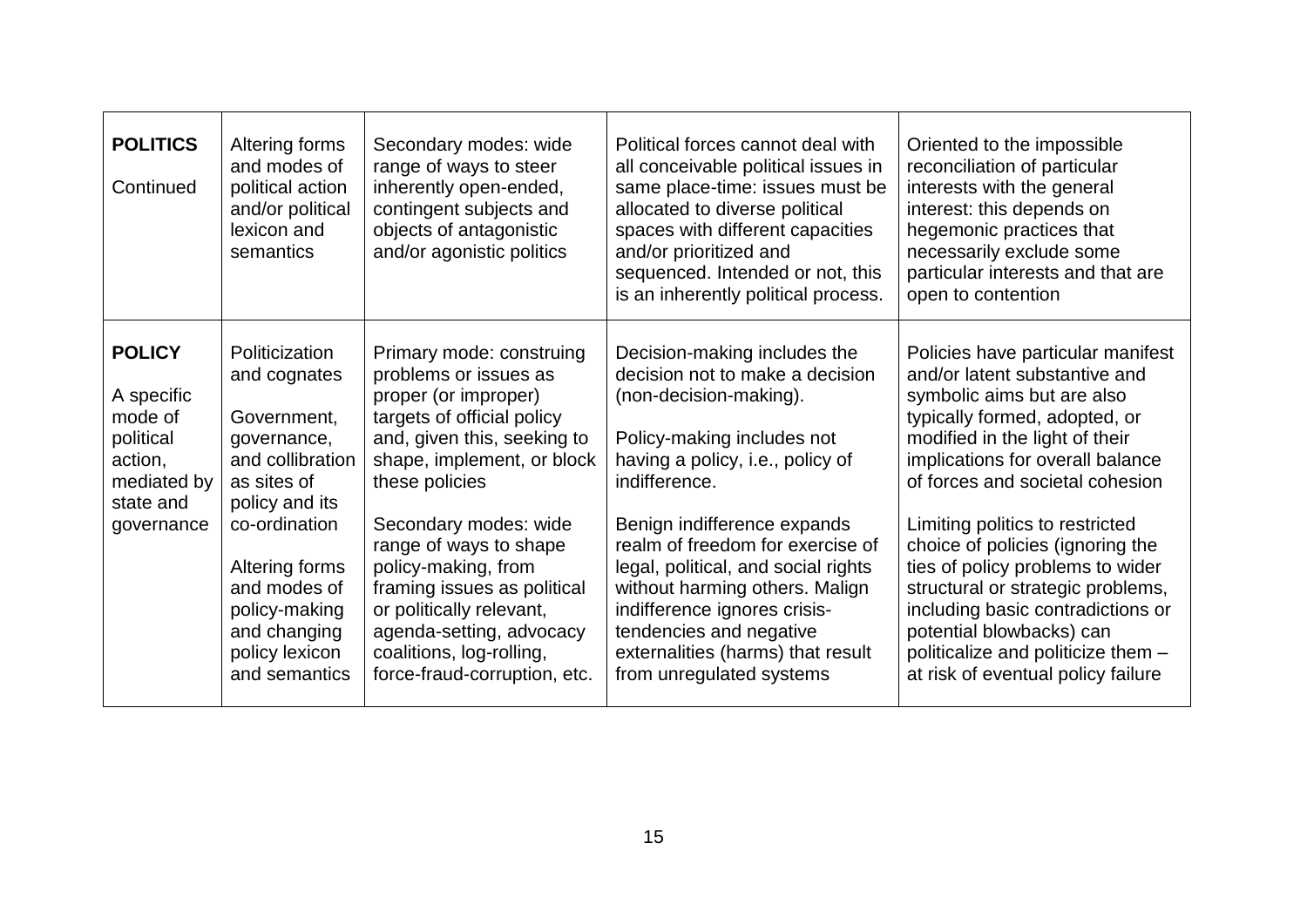#### *Depoliticization and policy*

Whereas politics concerns the overall strategic direction of the state and its 'division of policy labour', policy denotes specific fields of state intervention and abstention, decisions and non-decisions, modes of intervention, and so on. Their depoliticization occurs in the context of the results of earlier depolitization and depoliticalization. In particular, many of the modes for removing issues from open political contention can also be found in the formation of specific policies, policy-making, policy-taking, and policy-implementation. Sedimentation is a key mechanism here because it removes many taken-for-granted themes from the political field, from the scope of contentious politics, or from policy considerations. Supplementing this is thematization of some issues as non-political and some policies as non-negotiable. Conversely, and paradoxically, the highlighting of a restricted set of policy choices can also produce depoliticalization. As Wolff (2010) noted for the early stages of the North Atlantic Financial Crisis, if political debate focuses on a restricted choice of policies, it implies that the crisis (or other problems) are due to previous poor policy choices. The problem then becomes to identify the correct policy and this diverts attention from broader issues of governability, continuing contradictions, and so on.

#### **Politics and Economics in the North Atlantic Financial Crisis**

Space constraints prevent a detailed analysis of the genesis, aetiology, and course of the North Atlantic Financial Crisis (hereafter NAFC). Instead I discuss two cases of depoliticization to hint at some interrelations of the three levels of depoliticization and their limitations. The NAFC comprises a complex nexus of crises with technological, economic, financial, political, geo-political, social, and environmental aspects. Nonetheless its label is justified because it was triggered by accumulating problems generated by a hypertrophied finance-dominated economy in which fictitious money, fictitious credit, fictitious capital (and, increasingly, fictitious profits derived from control fraud) played an increasingly autonomous role outside the circuits of profit-producing capital. This was facilitated by four decades of neoliberalism that had depolitized monetary policy, interest rate policy, and regulatory policy by making central banks independent of direct government control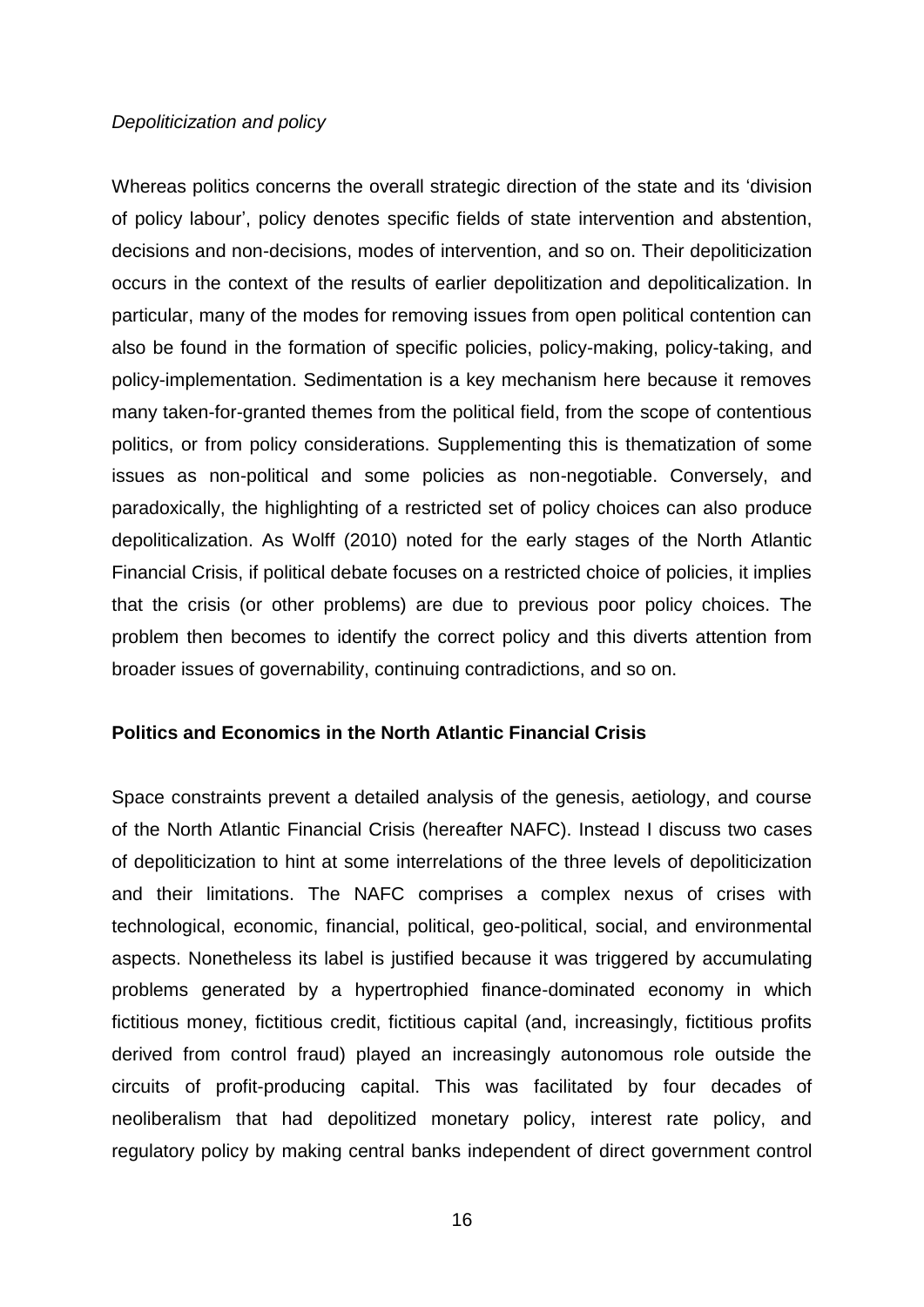and extending neoliberal policies that all point in the direction of depoliticization (Jessop 2013).

The typical neoliberal policy set comprises: (1) liberalization to promote greater market competition; (2) deregulation, based on belief in the efficiency of markets and the prudential, self-preserving instincts of companies and financial institutions; (3) privatization to roll back the frontiers of the polity in favour of the profit-oriented, market-mediated economy; (4) the introduction of market proxies in the residual state sector to favour efficient, effective, and economical delivery of public services, thereby reducing the scope for non-market logics in the public sector, especially when combined with budget cuts; (5) reductions in direct taxation on corporate income, personal wealth, and personal income – especially on entrepreneurial income – in order to encourage innovation and allow market forces rather than the state to determine national output; and (6) promoting internationalization to boost the free flow of goods and services, profit-producing investment, and interest-bearing capital and assist completion of the world market.

Each of these measures involves a paradoxical form of depolitization. They involve active state intervention to reset the boundaries between the political and the nonpolitical. In this case, however, the latter is not an unmarked residual (society) but a deliberately expanded marked sphere (profit-oriented, market-mediated economic activities). Another paradox, often remarked but always explicit in the Freiburg rather than Chicago version of neoliberalism, is the coupling of an expanded 'free market' with a 'strong state'. Ordo-liberalism would interpret the latter more in terms of robust regulation of market forces and a lean but solidaristic welfare state. In contrast, for the Chicago School, the strong state involves weak regulation for capital, a mean social security state, and a growing domestic security apparatus to pre-empt, control and punish dissent. Moreover, whenever the naïve belief in the principle of efficient markets is confounded by experience, neoliberals pragmatically endorse a state of economic emergency that authorizes state action and the creation of fiat money, issuing of public debt, or resort to more technical manoeuvres to rescue financial institutions deemed too big and/or too systemically interconnected to be permitted to fail or, indeed, simply too well-connected to be required to fail. In short, policies recently deemed improper and even reckless and, therefore, beyond the politically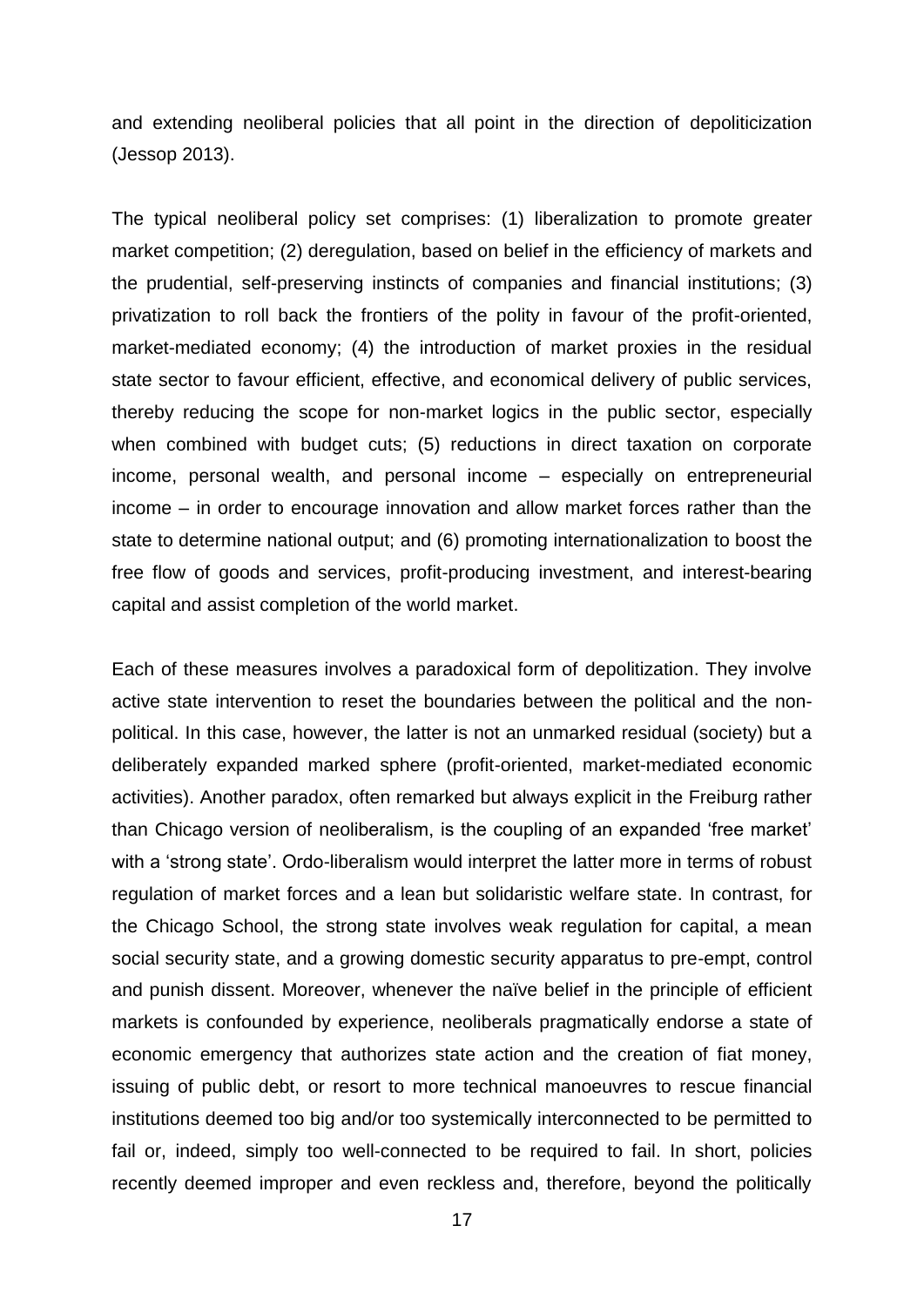acceptable repertoire of government action are redefined as essential to the national and, indeed, global interest in 'timely, targeted, and temporary' (but by no means token) measures to recapitalize failing financial institutions, renewing business confidence, and restore capital accumulation.

### *The Fiscal Cliff Debate*

The USA is the economic and political space where conditions favouring a severe financial crisis were nurtured (albeit not with this result in mind) and where it surfaced, initially unremarked on the political stage, then occupying centre-stage (Rasmus 2010, 2012). The US crisis passed through stages: credit crunch, liquidity crisis, some financial insolvencies, a generalized financial crisis, a recession that risked becoming an epic recession or even great depression, and, most recently, a 'public debt' crisis. The associated shifts in crisis-management and the symptoms of a 'crisis of crisis-management' (Offe 1984) exemplify the paradox of a political stagecraft *that manufactures crises or controversy around some issues* and thereby *diverts political attention from other, perhaps more fundamental, themes, problems and crises* (which are depoliticalized by default).

The roll-out phase of neo-liberalism contributed in this regard to the depolitization of economic processes and policy decisions that were once vital to the state's capacity to govern the capitalist economy. Two examples are: (1) the deregulation of banking and finance, because, allegedly, rational economic actors would always act prudently; and (2) official indifference to growing private debt even though this eventually contributed more to the U.S. financial crisis than the supposed evil of growing public debt (cutting which intensifies the economic crisis when private debt is already being deleveraged). Example two is entwined with the depoliticalization of key parts of the federal budget, namely, defence plus subsidies and tax-breaks for the corporate sector, such that mainstream political debate and mass media comment focus on the neoliberal *bête noire* of entitlement programmes.

These features of the political scene shaped the surreal fiscal cliff debate. This rested on cumulative and wide-ranging efforts over decades to restrict the policy options so that the need for entitlement reductions to lower public spending was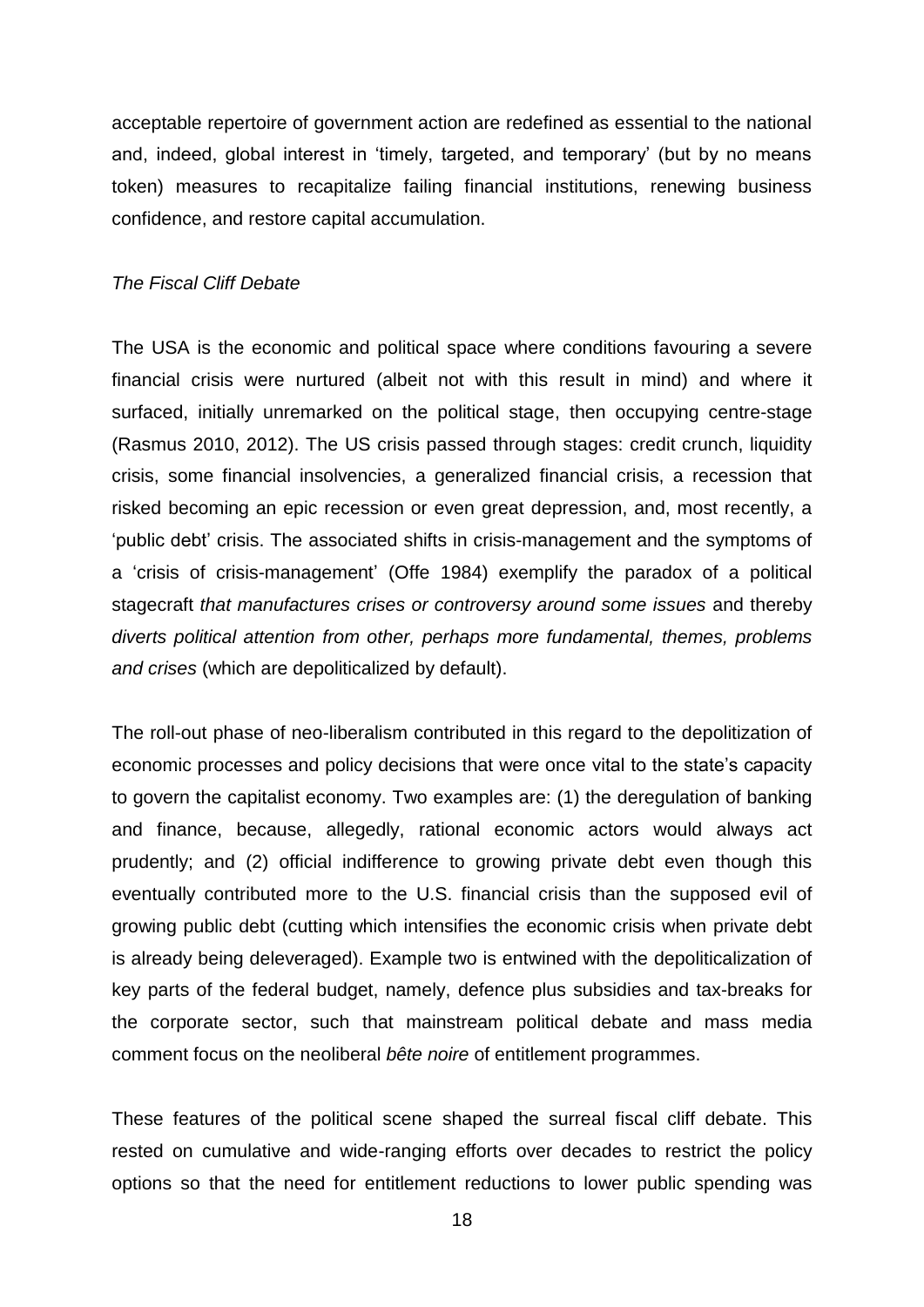naturalized. It also saw a political theatre around discussion of these limited options following the visible economic fear and political panic in November 2008. The fiscal cliff drama began its two-year run in 2011, produced by business lobbies, directed by fiscal hawks, and favourably reviewed by mainstream media. The script gave a key role in depoliticalization to an official commission. The leading players in the bicameral, bipartisan National Commission on Fiscal Responsibility and Reform (the Bowles-Simpson Commission) were recruited on both sides from known deficit hawks. Unsurprisingly, its blueprint for deficit reduction stoked the fiscal hysteria without ever seriously examining cuts in defence spending, ending unfunded wars, halting subsidies to a broad spectrum of corporate interests (often with large reserves, often held offshore), or restoring tax rates on the rich to Reagan era levels, even though wages have stagnated for 20-plus years and wealth inequalities match those of the roaring 'twenties. Although it did not achieve the internal votes needed to become an official report (in part because some members deemed it insufficiently radical), the blueprint fed into a carefully stage-managed drama on the wellilluminated political stage that focused on deficits and later used the widely accepted metaphor of 'fiscal cliff' to frame public debate. Meanwhile, back-stage dealings and plotting continued with a view to cutting entitlement programmes further and implementing yet more corporate tax breaks. The benefits for the rich of the latter will substantially exceed the 'harm' caused by individual tax hikes.

The spurious debate on the 'fiscal cliff' reveals an odd but powerful combination of:

(1) The *sedimented depolitization* of a crisis-prone, deregulated, profit-oriented, market-mediated economy that is regarded as the only economic option (with all of its implications for the scope of normal politics);

(2) *political theatricalization* of an adversarial play at the front of the political stage, which is applauded by a complicit mass media that has largely adopted unquestioningly the wilfully misleading fiscal cliff narrative, which serves the *political occultation* (depoliticalization) of the actions of a bipartisan parallel power network, representing the dominant fractions of capital, that has worked behind the scenes to facilitate cuts in entitlement programmes, roll-back the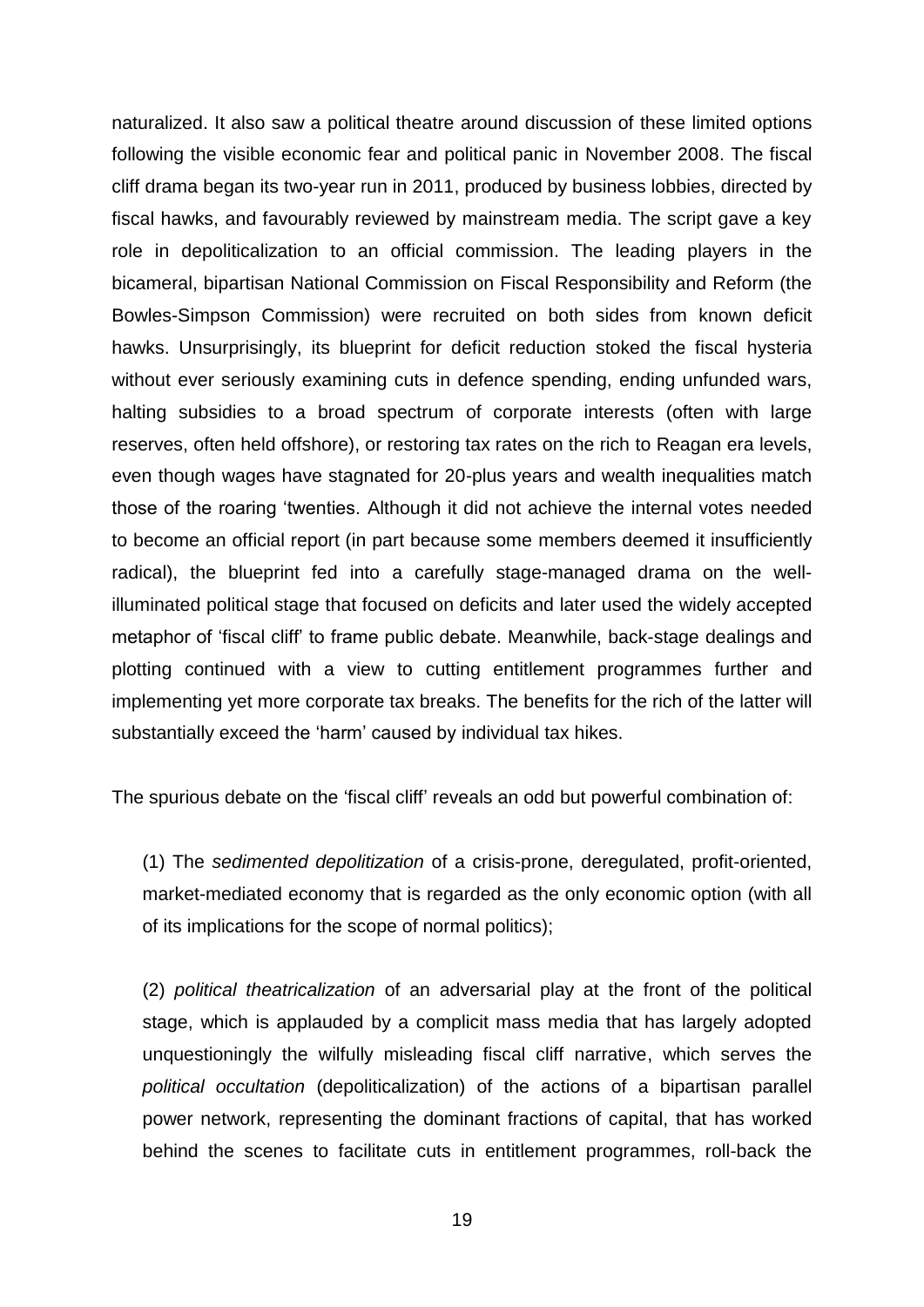residual welfare state, and extend more tax benefits to big corporations and the richest individuals and families.

(3) the *depoliticization* of mainstream debate on the fiscal crisis by confining it to policy choices favoured by interest-bearing capital and transnational profitproducing capital, which are less likely to prevent a triple dip recession or great depression than the excluded options, rather than considering other, feasible policy options that might regenerate the economy, enhance competitiveness, improve conditions for the 'squeezed middle', and renew the war on poverty.

Depoliticization is enabled because state managers and those close to the state's inner sancta do not contest the 'free market' ideology of neo-liberalism. Even the Obama Administration, with its strong electoral mandate(s) for change and the potential political resource of public anger, rejected a popular, populist attack on 'banksters', bailed out financial institutions, and pursued fiscal austerity to protect corporate tax cuts and defence spending. With many *dramatis personae* recruited from the financial sector (notably from investment banks), the Obama Administration followed the fiscal cliff script, contributing to bipartisan and bicameral immobilism. The last minute enactment, on 2 January 2013, of modest tax hikes and deeper spending cuts allowed the federal government to maintain normal operations temporarily, setting the scene for renewed negotiations with higher economic and political stakes as the sequester approached. Yet the borrowing limit imposed on the Treasury that provides the background to this drama does not derive from the Constitution but is a recent convention promoted by fiscal conservatives and now so thoroughly depoliticalized that leading economic and political forces and the mainstream media accept it as the basis for the high-stakes fiscal debate.

Following political deadlock, Budget Control Act (2011) provisions triggered sequestration cuts of 10 per cent on 1 March 2013. Despite earlier doom-laden forecasts, the US economy is slowly recovering (although commentators doubt its robustness) and, more significantly, the federal budget deficit is falling, contrary to deficit scare-mongering. This suggests that the deficit hysteria was staged to pressure Congress in an election period to lock in bigger cuts before quantitative easing produced a (weak) recovery and that Obama collaborated for his own political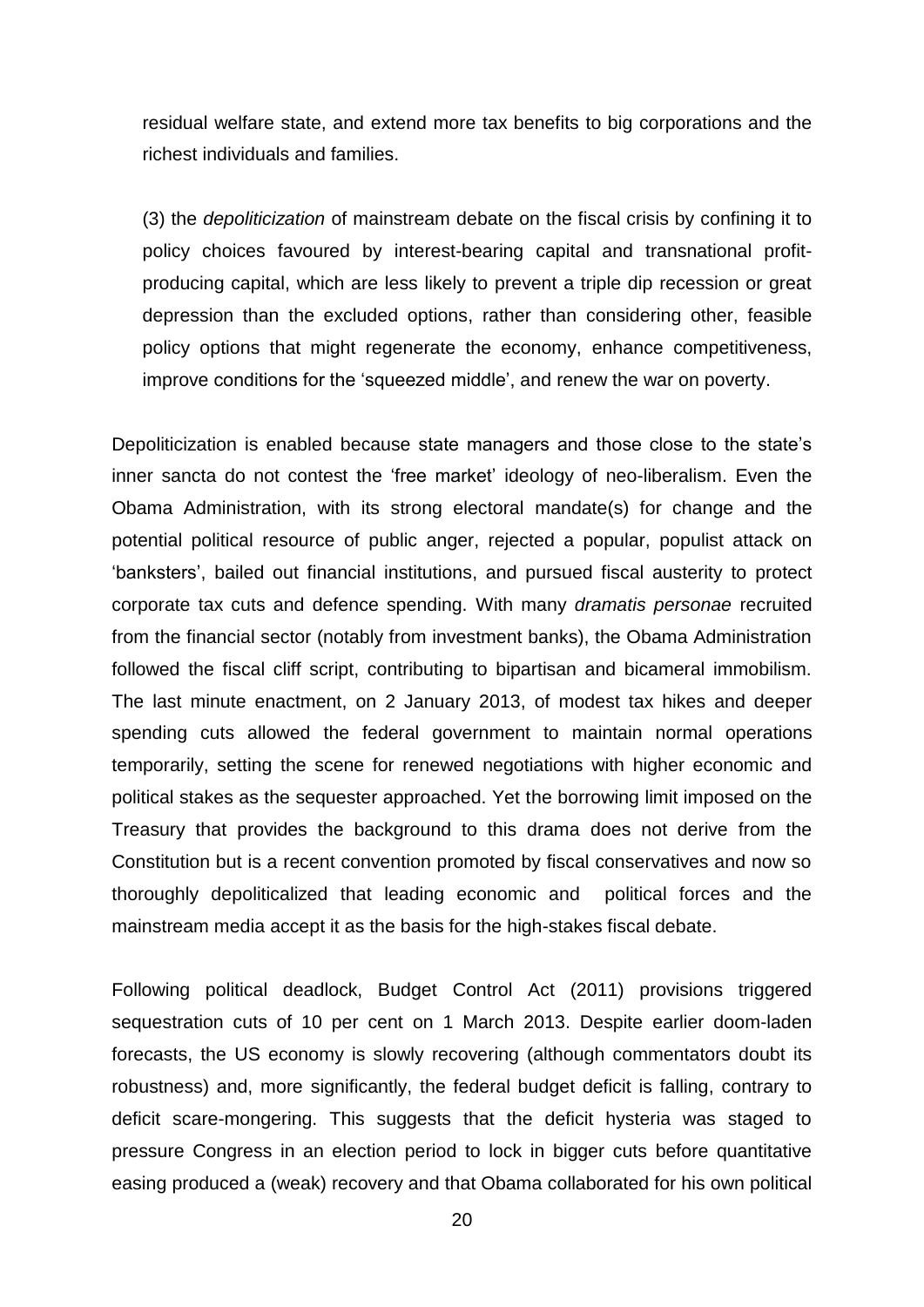ends. His proposed budget for 2014 (for approval in September 2013) confirms the obfuscated Obama-Republican remit to maintain the Bush tax cuts and defence spending at the expense of reducing Medicare and Medicaid (rejecting a modest payroll tax increase to cover prescription drugs or acting to limit their escalating, monopolistic pricing), cutting other discretionary social spending, and postponing pensions and reducing their real value. This is a major success for strategies of removing key issues from the political agenda.

#### *The Eurozone Crisis and the Fiscal Compact*

The European sovereign debt crisis (or Eurozone crisis) that became visible in 2008- 9 and intensified in 2009-12 led via a series of failed crisis-measures to the Treaty on Stability, Coordination and Governance in the Economic and Monetary Union (or Fiscal Compact) signed by all but two member states in March 2012. When fully implemented, it will set binding limits (0.5 per cent of GDP) on the structural deficits in the annual budgets of individual member-states and thereby constrain national sovereignty in the field of economic policy. This illustrates another set of political strategies for depolitization, depoliticalization, and depoliticization.

Depolitization occurred stepwise during the formation of the European Union as powers were transferred to the executive at national and federal level and, notably, scale-jumping and arena-shifting moved crucial economic and financial powers to the European Commission with its close ties to economic and financial interests and well-known 'democratic deficit'. This trend was reinforced with the founding of Economic and Monetary Union and a European Central Bank, which, while formally accountable to member-states, is independent of democratic political control and concerned primarily with price stability rather than wider economic issues.

The Fiscal Compact continues this approach (including its neglect of public opinion) by removing budgetary policy from national control, establishing technical rules set by experts and premised on theoretically-flawed neoclassical economic reasoning, and triggering sanctions if the limits are broken. Precedents for this debt brake include Switzerland (2001-) and Germany (2009-), although these show that it is hard to measure structural deficits, operate the brake, and avoid political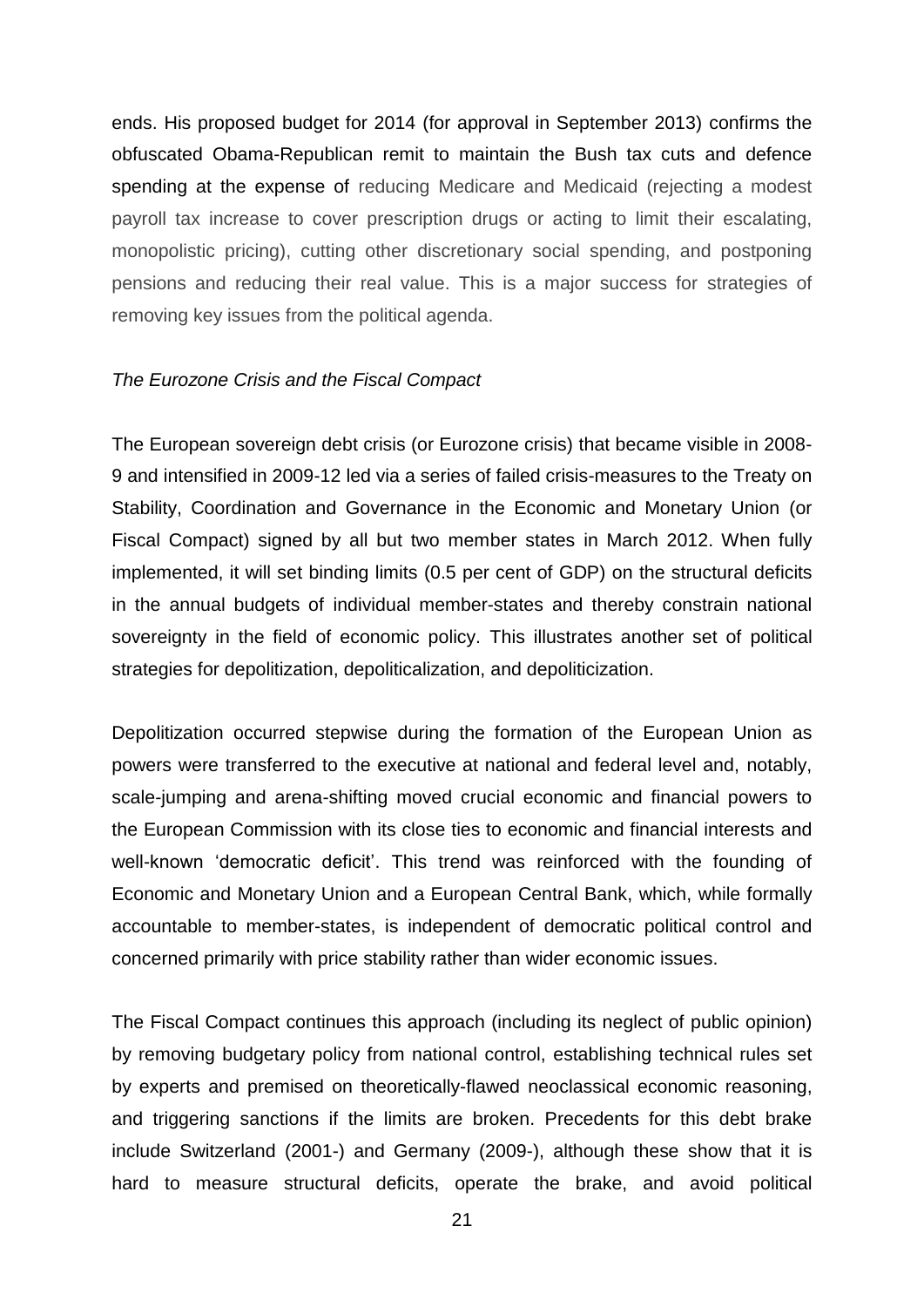manipulation. Scientific validity and technical feasibility issues apart, this measure will prevent active fiscal policy along Keynesian lines. By extending disciplinary neoliberalism, it constitutionalizes and entrenches the power of capital, limiting states' political autonomy and transforming budget-making into a more technocratic process subject to legal sanctions as well as market pressures.

Depoliticalization was reinforced by the transformation of the unexpected (in official circles) financial crisis into several sovereign debt crises and contagion risks rooted in deeply interconnected European credit markets. This created the space for technocratic governance in southern member states, whether through EU and ECBinspired *coups d'état* (Greece and Italy) or through *de facto* or formal governments of national unity (Spain, Portugal). These governments are running states of economic emergency that authorize big spending cuts and neoliberal structural reforms. Yet the depth of the crisis and the impact of austerity have prompted growing resistance in the periphery from the unemployed, the poor, the marginalized, savers, etc., with a likely spread northwards. This requires careful modulation of conditionalities to keep the electorates of 'donor' states on side and to temper popular unrest that would destabilize the governments of economic emergency in the indebted states. Yet this tends to hide from public view that bailout monies largely return from the PIIGS to financial institutions in Northern Europe.

Depoliticization depends on the TINA (There is No Alternative) mantra that delimits the feasible set of economic, political, and social policies. This proved unappealing in Southern Europe (outside the current set of state managers) and is contested by post-Keynesian economists, diverse think tanks, and several major political parties when in opposition. The tipping of the Eurozone into a deepening double dip recession, which has triggered second thoughts in the International Monetary Fund and Organisation for Economic Cooperation and Development, growing popular unrest, including right-wing populist reaction and xenophobia, and popular reaction against the European Central Bank attempt to renege on deposit insurance in Cyprus all indicate the limits of depoliticization even when depolitization is still firmly entrenched. This suggests that the validity of Deutsch's dictum (1963: 111) that power means not having to learn from one's mistakes may vary across polity, politics, and policy.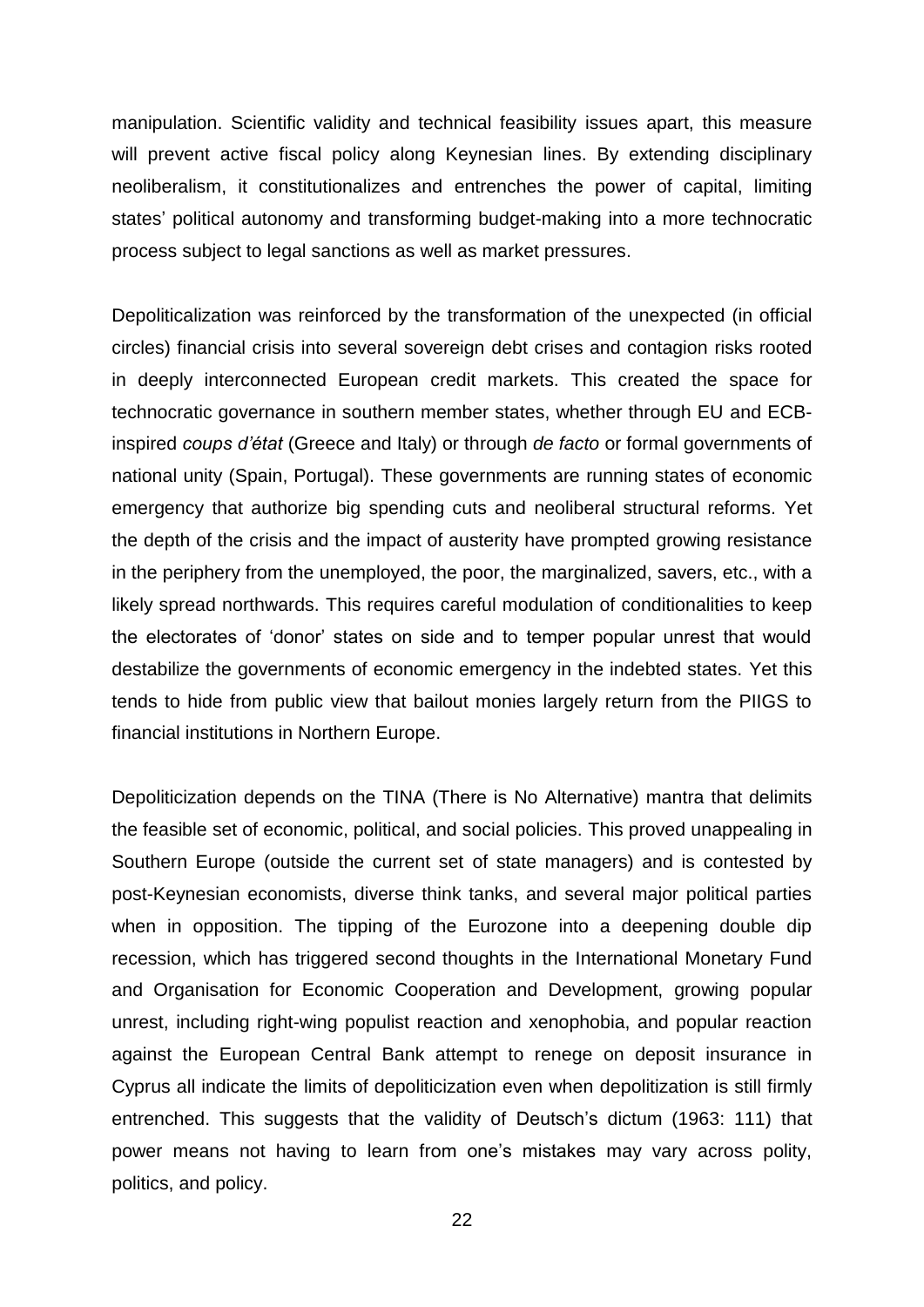### **Conclusions**

I identified three levels of politics and linked them to different modes of politicization, depoliticization, and repoliticization. Given this issue's focus, my remarks largely addressed depolitization, depoliticalization, and depoliticization, which correspond respectively to efforts and/or outcomes that (1) reconfigure the space of politics (the polity) to the benefit of its unmarked 'other' (society) or specific marked spheres (notably the profit-oriented, market-mediated economy); (2) change the sites and stakes of political practices (the field of politics); and (3) thematize some issues as inappropriate for political policy-making.

With consolidated neoliberal regime shifts or, at least, the ratchet-like advance of neoliberal policy adjustments in the last 30-40 years and the recent imposition of neoliberal conditionalities on the indebted PIIGS (Portugal, Ireland, Italy, Greece, Spain) economies, all three forms of depoliticization have favoured economic neoliberalism *nolens volens* by redrawing the boundaries, limiting the stakes, and restricting the allegedly feasible set of policy choices in the political field. This extends capital accumulation as an organizational principle towards the expanding horizon of the world market and world society.

This modifies the line between the polity and its other(s), the nature and purpose of politics, and the policies that are acceptable and feasible vis-à-vis the problemgenerating capacity of a self-expanding economic sphere. The extension of real and proxy markets; of commodification; the fictitious commodification of nature, labourpower, money and credit, and knowledge; liberalization and regulation aimed at market completion; and lower taxation – all these render the political sphere indifferent to market outcomes, removing decisions and actions with major societal repercussions from a public domain where they can be subject to contingent, contentious, and contested political practices. This was already inscribed in the institutional separation between the market economy and the state, with only the latter, if at all, subject to democratic control but it is certainly reinforced by these trends.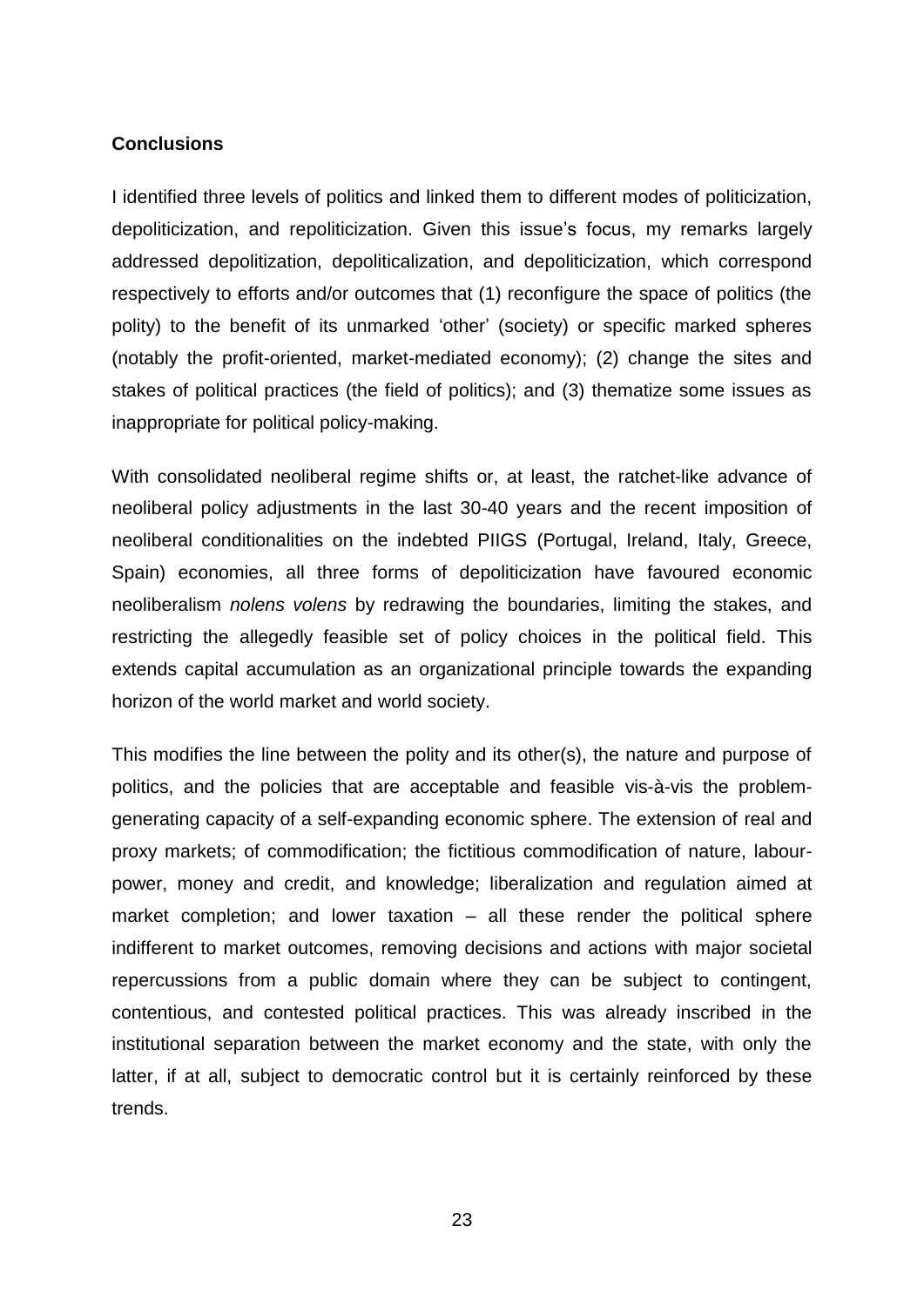It is tempting to focus on the aims of the social forces seeking to transform the polity, modify political practices, and pursue some rather than other policies. But this would mean neglecting the adequacy of their political, non-political, or apolitical construals to the social and material challenges that these forces seek to resolve. There are basic contradictions and crisis-tendencies that are incompressible and do not disappear simply because handling them is no longer deemed to fall within the political sphere, to be a proper theme of political practices, or to belong to a legitimate range of policies. As Poulantzas argued, whether or not the state intervenes, the contradictions of capitalism are inescapable (1978: 167-172). This gains credence from the eventual outbreak of the crisis of regulated, financedominated accumulation manifest in the NAFC, forcing the re-politicization of the market economy, the re-thematization of economic issues as appropriate objects of political practice, and active policy making rather than studied indifference.

#### **Acknowledgment**

Research was aided by an ESRC professorial fellowship (RES-051-27-0303). The usual disclaimers apply.

#### **References**

Arendt, H. (1960) 'Freedom and politics', *Chicago Review,* 14 (1): 28-46

- Barry, A. (2002) 'The anti-political economy', *Economy and Society*, 31 (2): 268-284.
- Castoriadis, C. (1991) *Philosophy, politics, autonomy.* Oxford: Oxford University Press.

Chomsky, N. (2012) *Occupy*. Harmondsworth: Penguin.

- Deutsch, K. (1963) *The nerves of government*, New York: Free Press.
- Fischer, F. (2009) *Democracy and expertise*, Oxford: Oxford University Press.
- Foucault, M. (2008) *Security, territory, population. Lectures at the Collège de France, 1977-1978*, Basingstoke: Palgrave.
- Gill, S. (1995) 'The global Panopticon? The neo-liberal state, economic life and democratic surveillance', *Alternatives* 20 (1): 1-49.
- Gitlin, T. (2012) *Occupy nation: The roots, the spirit, and the promise of Occupy Wall Street*, New York: HarperCollins.
- Glynos, J. and D. Howarth (2007) *Logics of social explanation*, London: Routledge.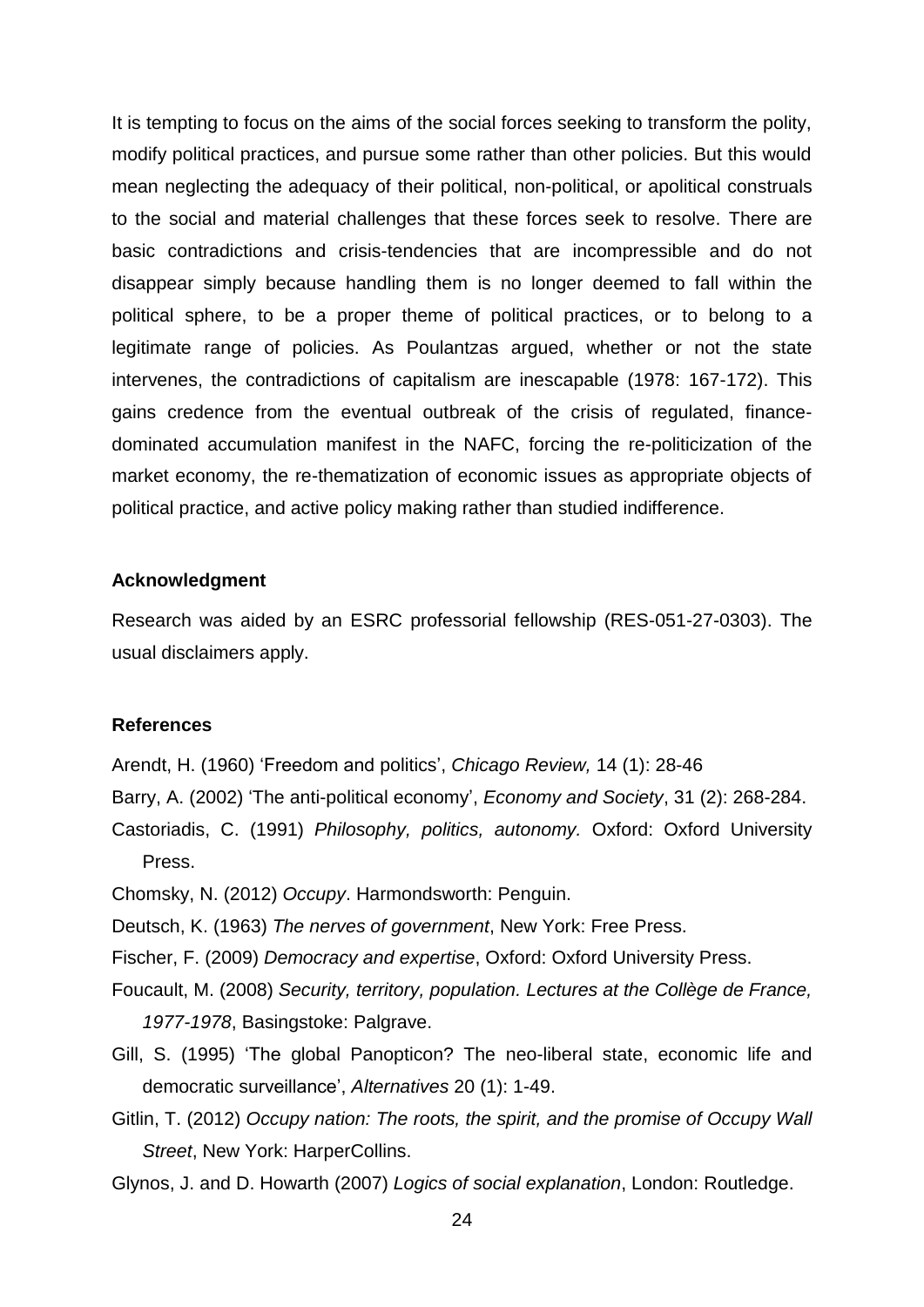- Gramsci, A. (1971) *Selections from the Prison Notebooks*, London: Lawrence & Wishart.
- Heidenheimer, A.J. (1986) 'Politics, policy and policey as concepts in English and Continental languages', *Review of Politics,* 48: 1-26.
- Jessop, B. (2002) *The future of the capitalist state*, Cambridge: Polity.
- Jessop, B. (2007) *State power: A strategic-relational approach*, Cambridge: Polity.
- Jessop, B. (2011) 'Metagovernance', in M. Bevir (ed.) *Handbook of Governance*, London: Sage.
- Jessop, B. (2013) 'Credit money, fiat money and currency pyramids', in J. Pixley and G.C. Harcourt (eds) *Financial crises and the nature of capitalist m*oney, Basingstoke: Palgrave-Macmillan.

Lasswell, H. (1936) *Politics: Who gets what, when, and how*. New York: Meridian <1958>.

- Lipschutz, R. (2005) 'Global civil society and global governmentality', in G. Baker and D. Chandler (eds) *Global Civil Society*, London: Routledge.
- Marx, K. (1978) The class struggles in France, in *MECW* 10, London: Lawrence & Wishart <1850>.
- Meuleman, L. (2008) *Public management and the metagovernance of hierarchies, networks and markets,* Heidelberg*:* Springer.
- Miller, P. and N. Rose (2008) *Governing the present*, Cambridge: Polity.
- Mitchell, T.J. (1991) 'The limits of the state: Beyond statist approaches and their critics', *American Political Science Review*, 85 (1): 77-96.
- Mouffe, C. (2000) *The democratic paradox*, London: Verso.
- Offe, C. (1984) *Contradictions of the welfare state*, London: Hutchinson.
- Palonen, K. (2000) 'Two concepts of politics, two histories of a concept?' Paper presented at European Consortium for Political Research Joint Sessions of Workshops, Copenhagen 15-21 April.
- Palonen, K. (2005) 'The politics of conceptual history', *Contributions to the History of Concepts*, 1 (1): 37-50.
- Peck, J. (2010) *Constructions of neoliberal reason*, Oxford: Oxford University Press.
- Peters, B.G. and J. Pierre (eds) (2004) *The politicization of the civil service in comparative perspective*. London: Routledge.
- Poulantzas, N. (1973) *Political power and social classes,* London: NLB.
- Poulantzas, N. (1978) *State, power, socialism,* London: Verso.